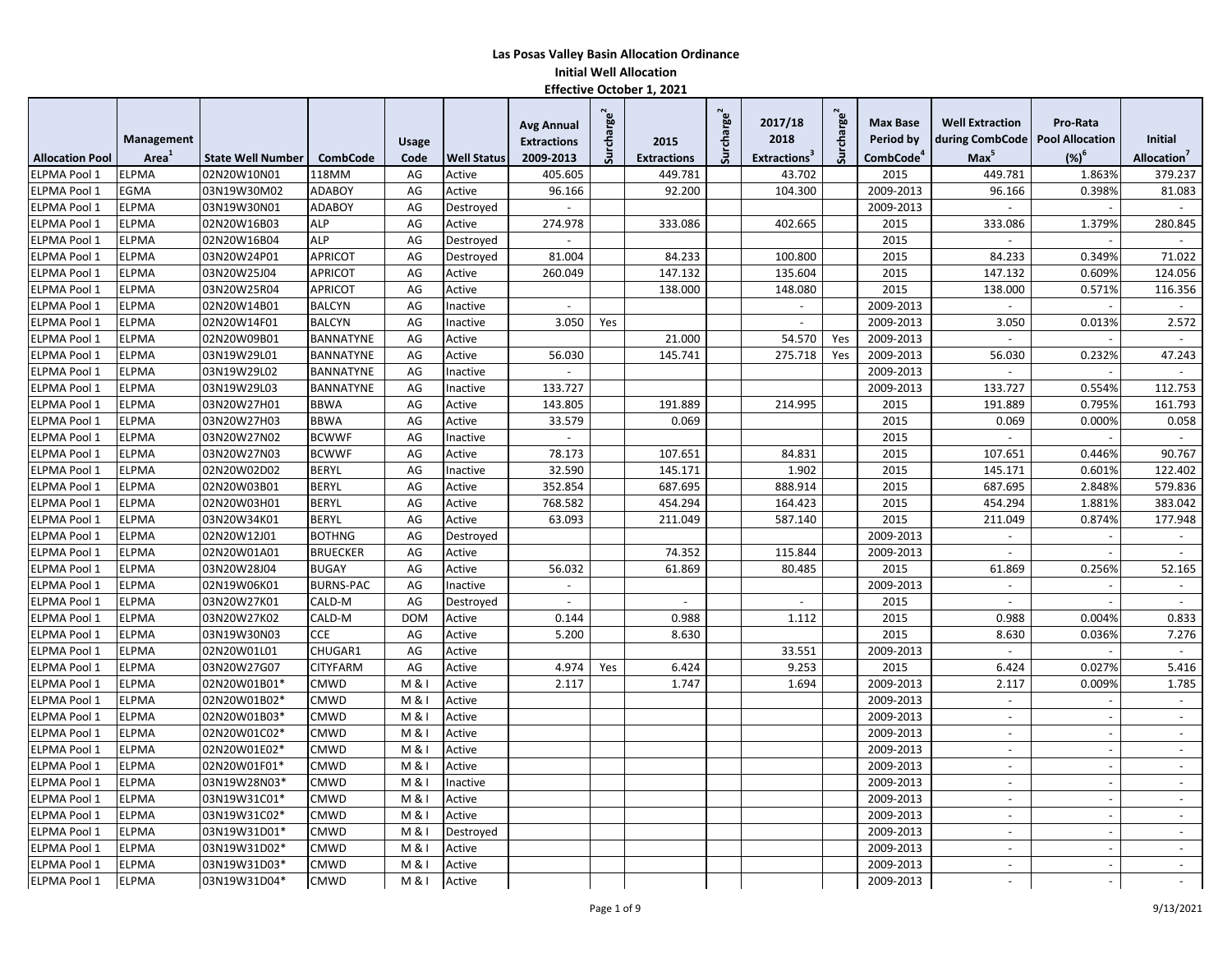|                        |              |                          |                 |                |                    | <b>Avg Annual</b>        | Surcharge <sup>2</sup> |                    | Surcharge <sup>2</sup> | 2017/18                  | charge <sup>2</sup> | <b>Max Base</b>       | <b>Well Extraction</b>   | Pro-Rata               |                          |
|------------------------|--------------|--------------------------|-----------------|----------------|--------------------|--------------------------|------------------------|--------------------|------------------------|--------------------------|---------------------|-----------------------|--------------------------|------------------------|--------------------------|
|                        | Management   |                          |                 | Usage          |                    | <b>Extractions</b>       |                        | 2015               |                        | 2018                     |                     | Period by             | during CombCode          | <b>Pool Allocation</b> | Initial                  |
| <b>Allocation Pool</b> | Area         | <b>State Well Number</b> | <b>CombCode</b> | Code           | <b>Well Status</b> | 2009-2013                |                        | <b>Extractions</b> |                        | Extractions <sup>3</sup> | Šür                 | CombCode <sup>4</sup> | $Max^5$                  | $(%)^6$                | Allocation <sup>'</sup>  |
| ELPMA Pool 1           | <b>ELPMA</b> | 03N19W31D05'             | <b>CMWD</b>     | M & I          | Active             |                          |                        |                    |                        |                          |                     | 2009-2013             |                          |                        |                          |
| ELPMA Pool 1           | <b>ELPMA</b> | 03N19W31D06*             | CMWD            | M & I          | Active             |                          |                        |                    |                        |                          |                     | 2009-2013             | $\overline{\phantom{a}}$ |                        | $\sim$                   |
| ELPMA Pool 1           | <b>ELPMA</b> | 03N19W31E01*             | CMWD            | M &            | Destroyed          |                          |                        |                    |                        |                          |                     | 2009-2013             | $\blacksquare$           |                        | $\blacksquare$           |
| ELPMA Pool 1           | <b>ELPMA</b> | 03N19W31E02*             | CMWD            | M &            | Active             |                          |                        |                    |                        |                          |                     | 2009-2013             | $\overline{\phantom{a}}$ |                        | $\overline{\phantom{a}}$ |
| ELPMA Pool 1           | <b>ELPMA</b> | 03N19W31E03*             | CMWD            | M & I          | Active             |                          |                        |                    |                        |                          |                     | 2009-2013             | $\overline{a}$           | $\overline{a}$         | $\sim$                   |
| <b>ELPMA Pool 1</b>    | <b>ELPMA</b> | 03N19W31M03*             | <b>CMWD</b>     | M & I          | Active             |                          |                        |                    |                        |                          |                     | 2009-2013             | $\sim$                   |                        | $\blacksquare$           |
| <b>ELPMA Pool 1</b>    | <b>ELPMA</b> | 03N19W31M04*             | CMWD            | M &            | Active             |                          |                        |                    |                        |                          |                     | 2009-2013             | $\overline{\phantom{a}}$ |                        | $\overline{\phantom{a}}$ |
| ELPMA Pool 1           | <b>ELPMA</b> | 03N19W31N01*             | CMWD            | <b>M&amp;I</b> | Destroyed          |                          |                        |                    |                        |                          |                     | 2009-2013             |                          |                        | $\overline{\phantom{a}}$ |
| ELPMA Pool 1           | <b>ELPMA</b> | 03N19W31N02*             | <b>CMWD</b>     | M & I          | Active             |                          |                        |                    |                        |                          |                     | 2009-2013             | $\overline{a}$           |                        | $\blacksquare$           |
| ELPMA Pool 1           | <b>ELPMA</b> | 03N20W28J03              | COGS            | <b>DOM</b>     | Active             | 0.012                    |                        | 0.730              |                        | 0.637                    |                     | 2015                  | 0.730                    | 0.003%                 | 0.616                    |
| ELPMA Pool 1           | <b>ELPMA</b> | 02N20W16D02              | <b>COHEN</b>    | AG             | Inactive           | 39.037                   | Yes                    | 0.399              |                        | 1.607                    |                     | 2009-2013             | 39.037                   | 0.162%                 | 32.914                   |
| ELPMA Pool 1           | <b>ELPMA</b> | 03N19W33C01              | <b>CYNCREST</b> | <b>DOM</b>     | Inactive           | $\overline{a}$           |                        |                    |                        | $\overline{\phantom{a}}$ |                     | 2009-2013             | $\sim$                   |                        | $\sim$                   |
| ELPMA Pool 1           | <b>ELPMA</b> | 02N20W02J01              | <b>DAK</b>      | AG             | Active             | 120.176                  |                        | 148.737            |                        | 126.266                  |                     | 2015                  | 148.737                  | 0.616%                 | 125.409                  |
| <b>ELPMA Pool 1</b>    | <b>ELPMA</b> | 03N20W27G06              | <b>DD-COAST</b> | AG             | Active             | 15.194                   |                        | 30.198             |                        | 36.024                   |                     | 2015                  | 30.198                   | 0.125%                 | 25.462                   |
| ELPMA Pool 1           | <b>ELPMA</b> | 02N20W02N01              | <b>DJD</b>      | AG             | Destroyed          | $\overline{a}$           |                        |                    |                        |                          |                     | 2009-2013             |                          |                        | $\overline{\phantom{a}}$ |
| ELPMA Pool 1           | <b>ELPMA</b> | 02N20W02N02              | <b>DJD</b>      | AG             | Destroyed          | $\blacksquare$           |                        |                    |                        |                          |                     | 2009-2013             |                          |                        | $\blacksquare$           |
| <b>ELPMA Pool 1</b>    | <b>ELPMA</b> | 02N20W02N03**            | <b>DJD</b>      | AG             | Active             | 535.588                  |                        | 334.417            |                        | 399.725                  |                     | 2009-2013             | 535.588                  | 2.218%                 | 451.586                  |
| ELPMA Pool 1           | <b>ELPMA</b> | 03N20W33B04              | <b>DOBS</b>     | AG             | Active             | 24.562                   |                        | 16.610             |                        | 17.200                   |                     | 2009-2013             | 24.562                   | 0.102%                 | 20.710                   |
| ELPMA Pool 1           | <b>ELPMA</b> | 03N19W20N01              | <b>ECO</b>      | AG             | Active             |                          |                        |                    |                        | 232.246                  |                     | 2009-2013             | $\overline{a}$           |                        | $\sim$                   |
| <b>ELPMA Pool 1</b>    | <b>ELPMA</b> | 03N19W20P01              | <b>ECO</b>      | AG             | Inactive           | 48.516                   |                        | 34.301             |                        |                          |                     | 2009-2013             | 48.516                   | 0.201%                 | 40.906                   |
| ELPMA Pool 1           | <b>ELPMA</b> | 02N20W10D02              | <b>EEMG</b>     | AG             | Active             | 31.643                   |                        | 36.219             |                        | 36.574                   |                     | 2015                  | 36.219                   | 0.150%                 | 30.538                   |
| ELPMA Pool 1           | <b>ELPMA</b> | 03N20W27H02              | <b>ELLROT</b>   | AG             | Active             | 22.490                   |                        | 25.423             |                        | 22.104                   |                     | 2015                  | 25.423                   | 0.105%                 | 21.436                   |
| ELPMA Pool 1           | <b>ELPMA</b> | 03N20W36A03              | <b>ENG</b>      | AG             | Active             | 55.987                   |                        | 62.333             |                        | 77.092                   |                     | 2015                  | 62.333                   | 0.258%                 | 52.557                   |
| <b>ELPMA Pool 1</b>    | <b>ELPMA</b> | 03N19W30F01              | <b>EPWG</b>     | AG             | Active             | 95.268                   |                        | 187.854            |                        | 173.116                  |                     | 2015                  | 187.854                  | 0.778%                 | 158.391                  |
| ELPMA Pool 1           | EGMA         | 03N19W29F06              | <b>EPWORTH</b>  | AG             | Destroyed          |                          |                        |                    |                        |                          |                     | 2009-2013             |                          |                        | $\mathbf{r}$             |
| ELPMA Pool 1           | <b>ELPMA</b> | 03N19W29F07              | <b>EPWORTH</b>  | AG             | Active             | 30.473                   |                        | 38.091             |                        | 54.447                   | Yes                 | 2015                  | 38.091                   | 0.158%                 | 32.117                   |
| <b>ELPMA Pool 1</b>    | <b>ELPMA</b> | 03N20W35G01              | <b>FFM</b>      | AG             | Active             | 413.056                  |                        | 304.213            |                        | 412.798                  |                     | 2015                  | 304.213                  | 1.260%                 | 256.500                  |
| ELPMA Pool 1           | <b>ELPMA</b> | 03N20W35H01              | <b>FFM</b>      | AG             | Inactive           |                          |                        |                    |                        |                          |                     | 2015                  |                          |                        | $\overline{\phantom{a}}$ |
| ELPMA Pool 1           | <b>ELPMA</b> | 03N20W35H03              | FFM             | AG             | Active             | 712.102                  |                        | 925.659            |                        | 936.296                  |                     | 2015                  | 925.659                  | 3.833%                 | 780.478                  |
| <b>ELPMA Pool 1</b>    | <b>ELPMA</b> | 03N20W24J01              | <b>FOSTER</b>   | AG             | Inactive           | 83.000                   |                        |                    |                        |                          |                     | 2009-2013             | 83.000                   | 0.344%                 | 69.982                   |
| ELPMA Pool 1           | <b>ELPMA</b> | 03N20W24K01              | <b>FOSTER</b>   | AG             | Destroyed          | $\overline{\phantom{a}}$ |                        |                    |                        |                          |                     | 2009-2013             | $\sim$                   |                        | $\sim$                   |
| ELPMA Pool 1           | <b>ELPMA</b> | 02N20W01J01              | <b>GONZA</b>    | AG             | Active             |                          |                        |                    |                        | 9.252                    |                     | 2009-2013             | $\sim$                   |                        | $\sim$                   |
| <b>ELPMA Pool 1</b>    | <b>ELPMA</b> | 03N20W35H02              | GRAY            | AG             | Active             | 25.180                   |                        | 13.827             |                        | 18.977                   |                     | 2009-2013             | 25.180                   | 0.104%                 | 21.230                   |
| <b>ELPMA Pool 1</b>    | <b>ELPMA</b> | 03N19W18Q01              | <b>GRIMES</b>   | M & I          | Active             | 5.870                    |                        | 7.119              |                        | 1.399                    |                     | 2015                  | 7.119                    | 0.029%                 | 6.002                    |
| ELPMA Pool 1           | <b>ELPMA</b> | 03N19W19K02              | <b>GRIMES</b>   | M &            | Active             | 31.094                   |                        |                    |                        | 75.149                   |                     | 2015                  |                          |                        | $\blacksquare$           |
| ELPMA Pool 1           | <b>ELPMA</b> | 03N19W19N03              | <b>GRIMES</b>   | M & I          | Destroyed          |                          |                        |                    |                        |                          |                     | 2015                  |                          |                        | $\sim$                   |
| <b>ELPMA Pool 1</b>    | <b>ELPMA</b> | 03N19W19P02              | <b>GRIMES</b>   | M & I          | Active             | 19.085                   |                        | 60.239             |                        | 0.041                    |                     | 2015                  | 60.239                   | 0.249%                 | 50.791                   |
| ELPMA Pool 1           | <b>ELPMA</b> | 02N20W17J05              | <b>HAGLE</b>    | <b>DOM</b>     | Inactive           | $\blacksquare$           |                        |                    |                        | $\blacksquare$           |                     | 2009-2013             | $\overline{\phantom{a}}$ |                        | $\sim$                   |
| ELPMA Pool 1           | <b>ELPMA</b> | 03N20W26C01              | <b>HALLMAN</b>  | AG             | Active             | 1.245                    |                        | 0.675              |                        | 0.053                    |                     | 2009-2013             | 1.245                    | 0.005%                 | 1.050                    |
| ELPMA Pool 1           | <b>ELPMA</b> | 03N20W26D01              | <b>HALLMAN</b>  | AG             | Inactive           | $\overline{\phantom{a}}$ |                        | 0.118              |                        | 0.138                    |                     | 2009-2013             | $\sim$                   |                        | $\sim$                   |
| <b>ELPMA Pool 1</b>    | <b>ELPMA</b> | 02N19W05F02              | <b>HITCH</b>    | <b>DOM</b>     | Inactive           | $\sim$                   |                        |                    |                        | $\sim$                   |                     | 2009-2013             |                          |                        | $\overline{\phantom{a}}$ |
| ELPMA Pool 1           | EGMA         | 03N19W29E03              | <b>HOMZE</b>    | AG             | Active             | 116.189                  |                        | 137.379            |                        | 136.654                  |                     | 2015                  | 137.379                  | 0.569%                 | 115.832                  |
| <b>ELPMA Pool 1</b>    | <b>ELPMA</b> | 02N19W06F01              | JD-McGR         | AG             | Active             | 178.680                  |                        | 200.247            |                        | 234.225                  |                     | 2015                  | 200.247                  | 0.829%                 | 168.840                  |
| ELPMA Pool 1           | <b>ELPMA</b> | 03N20W27G01              | <b>JEFF</b>     | <b>DOM</b>     | Active             | 2.636                    |                        | 3.293              |                        | 2.598                    |                     | 2015                  | 3.293                    | 0.014%                 | 2.777                    |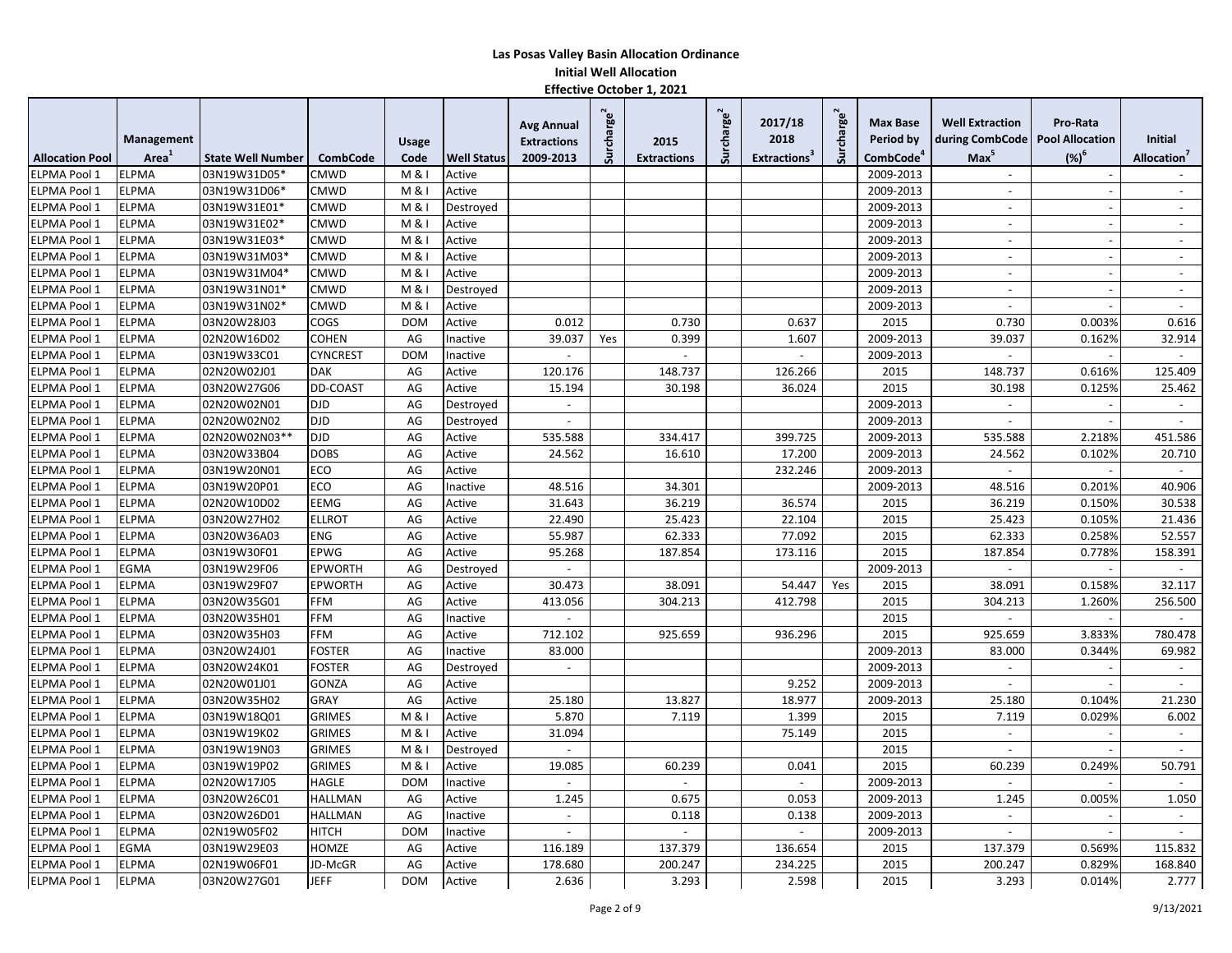|                        |                   |                          |                 |              |                    | <b>Avg Annual</b>        | Surcharge <sup>2</sup> |                    | Surcharge <sup>2</sup> | 2017/18                  | rcharge <sup>2</sup> | <b>Max Base</b>       | <b>Well Extraction</b>            | Pro-Rata |                          |
|------------------------|-------------------|--------------------------|-----------------|--------------|--------------------|--------------------------|------------------------|--------------------|------------------------|--------------------------|----------------------|-----------------------|-----------------------------------|----------|--------------------------|
|                        | Management        |                          |                 | <b>Usage</b> |                    | <b>Extractions</b>       |                        | 2015               |                        | 2018                     |                      | Period by             | during CombCode   Pool Allocation |          | <b>Initial</b>           |
| <b>Allocation Pool</b> | Area <sup>'</sup> | <b>State Well Number</b> | <b>CombCode</b> | Code         | <b>Well Status</b> | 2009-2013                |                        | <b>Extractions</b> |                        | Extractions <sup>3</sup> |                      | CombCode <sup>4</sup> | Max <sup>5</sup>                  | $(%)^6$  | Allocation <sup>®</sup>  |
| <b>ELPMA Pool 1</b>    | <b>ELPMA</b>      | 03N20W27G02              | <b>JEFF</b>     | AG           | Destroyed          | $\sim$                   |                        |                    |                        |                          |                      | 2015                  |                                   |          |                          |
| ELPMA Pool 1           | <b>ELPMA</b>      | 03N20W27G04              | <b>JEFF</b>     | AG           | Destroyed          | 1.263                    |                        |                    |                        |                          |                      | 2015                  |                                   |          |                          |
| ELPMA Pool 1           | <b>ELPMA</b>      | 03N20W27H04              | <b>JEFF</b>     | AG           | Active             | 146.960                  |                        | 388.393            |                        | 341.030                  |                      | 2015                  | 388.393                           | 1.608%   | 327.477                  |
| ELPMA Pool 1           | <b>ELPMA</b>      | 03N20W27J01              | <b>JEFF</b>     | <b>DOM</b>   | Inactive           | 0.535                    |                        |                    |                        |                          |                      | 2015                  | $\sim$                            |          | $\overline{a}$           |
| ELPMA Pool 1           | <b>ELPMA</b>      | 03N20W35D01              | <b>JEFF</b>     | AG           | Active             | 17.452                   |                        | 0.027              |                        | 255.222                  |                      | 2015                  | 0.027                             | 0.000%   | 0.023                    |
| ELPMA Pool 1           | <b>ELPMA</b>      | 03N19W17P01              | JFLT-1          | <b>DOM</b>   | Active             | 1.810                    |                        | 3.415              |                        | 3.154                    |                      | 2015                  | 3.415                             | 0.014%   | 2.879                    |
| ELPMA Pool 1           | <b>ELPMA</b>      | 02N20W01D01              | <b>JPMSA</b>    | AG           | Active             | 16.043                   |                        | 23.336             |                        | 23.370                   |                      | 2015                  | 23.336                            | 0.097%   | 19.676                   |
| ELPMA Pool 1           | <b>ELPMA</b>      | 02N20W09H01              | JS-BRM1         | AG           | Active             | 0.095                    |                        |                    |                        | 81.325                   |                      | 2009-2013             | 0.095                             | 0.000%   | 0.080                    |
| ELPMA Pool 1           | <b>ELPMA</b>      | 03N19W32R01              | <b>KERM</b>     | <b>DOM</b>   | Inactive           | $\overline{\phantom{a}}$ |                        |                    |                        |                          |                      | 2009-2013             |                                   |          | $\sim$                   |
| ELPMA Pool 1           | <b>ELPMA</b>      | 03N20W36P01              | <b>KESTLY</b>   | AG           | Active             | 4.029                    |                        | 36.329             |                        | 43.126                   |                      | 2015                  | 36.329                            | 0.150%   | 30.631                   |
| ELPMA Pool 1           | <b>ELPMA</b>      | 02N20W16R01              | <b>KIRPAL</b>   | <b>DOM</b>   | Active             |                          |                        |                    |                        | 0.009                    |                      | 2009-2013             | $\sim$                            |          | $\sim$                   |
| ELPMA Pool 1           | <b>ELPMA</b>      | 03N20W33B03              | KIRSCH-2        | AG           | Active             | 63.676                   |                        | 55.510             |                        | 57.621                   |                      | 2009-2013             | 63.676                            | 0.264%   | 53.689                   |
| ELPMA Pool 1           | <b>ELPMA</b>      | 03N20W33C01              | KIRSCH-2        | <b>DOM</b>   | Inactive           | 1.826                    |                        | 0.034              |                        | 0.154                    |                      | 2009-2013             | 1.826                             | 0.008%   | 1.539                    |
| ELPMA Pool 1           | EGMA              | 03N20W25H01              | LIN             | AG           | Active             | 2.172                    |                        | 5.335              |                        | 5.056                    |                      | 2015                  | 5.335                             | 0.022%   | 4.498                    |
| ELPMA Pool 1           | <b>ELPMA</b>      | 03N20W33B01              | LLWS            | AG           | Active             | 50.768                   |                        | 52.219             |                        | 58.579                   |                      | 2015                  | 52.219                            | 0.216%   | 44.029                   |
| ELPMA Pool 1           | <b>ELPMA</b>      | 03N20W33B02              | LLWS            | AG           | Inactive           |                          |                        |                    |                        |                          |                      | 2015                  | $\sim$                            |          | $\omega$                 |
| ELPMA Pool 1           | <b>ELPMA</b>      | 03N20W27G03              | LUKAS           | <b>DOM</b>   | Active             | 4.926                    |                        | 2.667              |                        | 0.029                    |                      | 2009-2013             | 4.926                             | 0.020%   | 4.153                    |
| ELPMA Pool 1           | <b>ELPMA</b>      | 03N19W29K04              | LVNS            | AG           | Active             | 389.705                  |                        | 388.630            |                        | 285.516                  | Yes                  | 2015                  | 388.630                           | 1.609%   | 327.677                  |
| ELPMA Pool 1           | <b>ELPMA</b>      | 03N19W29K06              | <b>LVNS</b>     | AG           | Active             | 293.741                  |                        | 274.560            |                        | 261.523                  | Yes                  | 2015                  | 274.560                           | 1.137%   | 231.498                  |
| ELPMA Pool 1           | <b>ELPMA</b>      | 03N19W29K07              | LVNS            | AG           | Active             | 594.124                  |                        | 620.467            |                        | 704.895                  | Yes                  | 2015                  | 620.467                           | 2.569%   | 523.153                  |
| ELPMA Pool 1           | <b>ELPMA</b>      | 03N19W29K08              | LVNS            | AG           | Active             | 361.396                  |                        | 722.079            |                        | 769.667                  | Yes                  | 2015                  | 722.079                           | 2.990%   | 608.828                  |
| ELPMA Pool 1           | <b>ELPMA</b>      | 03N20W23Q01              | <b>MAGGLOS</b>  | <b>DOM</b>   | Inactive           | $\overline{a}$           |                        |                    |                        |                          |                      | 2009-2013             | $\sim$                            |          | $\sim$                   |
| ELPMA Pool 1           | <b>ELPMA</b>      | 03N20W34J01**            | <b>MAHAN</b>    | AG           | Inactive           | 424.883                  |                        |                    |                        |                          |                      | 2009-2013             | 424.883                           | 1.759%   | 358.244                  |
| ELPMA Pool 1           | <b>ELPMA</b>      | 03N20W34J03**            | <b>MAHAN</b>    | AG           | Active             | 192.577                  |                        | 406.353            |                        | 570.162                  |                      | 2009-2013             | 192.577                           | 0.797%   | 162.373                  |
| ELPMA Pool 1           | <b>ELPMA</b>      | 03N20W33L01              | <b>MARZ</b>     | AG           | Destroyed          | $\overline{\phantom{a}}$ |                        |                    |                        |                          |                      | 2009-2013             | $\sim$                            |          | $\blacksquare$           |
| ELPMA Pool 1           | <b>ELPMA</b>      | 03N20W33M01              | <b>MARZ</b>     | AG           | Destroyed          |                          |                        |                    |                        |                          |                      | 2009-2013             |                                   |          |                          |
| ELPMA Pool 1           | <b>ELPMA</b>      | 02N20W09C01              | MARZ-ELPS       | AG           | Active             | 222.216                  |                        | 325.025            |                        | 350.491                  |                      | 2009-2013             | 222.216                           | 0.920%   | 187.363                  |
| ELPMA Pool 1           | <b>ELPMA</b>      | 03N20W33F01              | MARZ-ELPS       | AG           | Active             | 155.253                  |                        | 40.574             |                        | 79.483                   |                      | 2009-2013             | 155.253                           | 0.643%   | 130.903                  |
| ELPMA Pool 1           | <b>ELPMA</b>      | 02N20W11R02              | <b>McDON</b>    | AG           | Inactive           | 11.900                   |                        |                    |                        |                          |                      | 2009-2013             | 11.900                            | 0.049%   | 10.034                   |
| ELPMA Pool 1           | <b>ELPMA</b>      | 02N20W12N01              | <b>McDON</b>    | <b>DOM</b>   | Active             | 1.200                    |                        | 1.000              |                        | 8.392                    |                      | 2009-2013             | 1.200                             | 0.005%   | 1.012                    |
| ELPMA Pool 1           | <b>ELPMA</b>      | 03N20W25R03              | <b>METS</b>     | AG           | Destroyed          | 34.442                   |                        |                    |                        |                          |                      | 2009-2013             | 34.442                            | 0.143%   | 29.040                   |
| ELPMA Pool 1           | <b>ELPMA</b>      | 02N20W01E03              | <b>MFEWWG</b>   | AG           | Active             | $\sim$                   |                        | 102.038            |                        | 49.111                   | Yes                  | 2015                  | 102.038                           | 0.423%   | 86.034                   |
| <b>ELPMA Pool 1</b>    | <b>ELPMA</b>      | 03N19W29F02              | <b>MILLER</b>   | AG           | Destroyed          |                          |                        |                    |                        |                          |                      | 2009-2013             |                                   |          | $\sim$                   |
| ELPMA Pool 1           | <b>ELPMA</b>      | 03N19W29F03              | <b>MILLER</b>   | AG           | Destroyed          |                          |                        |                    |                        |                          |                      | 2009-2013             | $\overline{\phantom{a}}$          |          | $\sim$                   |
| ELPMA Pool 1           | <b>ELPMA</b>      | 03N19W29F05              | <b>MILLER</b>   | AG           | Destroyed          |                          |                        |                    |                        |                          |                      | 2009-2013             |                                   |          |                          |
| ELPMA Pool 1           | <b>ELPMA</b>      | 03N20W36M01              | <b>MITCH</b>    | AG           | Active             | 29.329                   |                        | 36.252             |                        | 46.672                   |                      | 2015                  | 36.252                            | 0.150%   | 30.566                   |
| ELPMA Pool 1           | <b>ELPMA</b>      | 03N20W28J02              | <b>MOODY</b>    | <b>DOM</b>   | Active             | 0.814                    |                        | 0.637              |                        | 0.229                    |                      | 2009-2013             | 0.814                             | 0.003%   | 0.686                    |
| ELPMA Pool 1           | ELPMA             | 02N19W08G01              | <b>MPK</b>      | M & I        | Active             | 64.773                   |                        | 34.277             | Yes                    | 36.223                   | Yes                  | 2009-2013             | 64.773                            | 0.268%   | 54.614                   |
| ELPMA Pool 1           | <b>ELPMA</b>      | 02N19W08G03              | <b>MPK</b>      | M & I        | Destroyed          | $\overline{\phantom{a}}$ |                        |                    |                        |                          |                      | 2009-2013             |                                   |          | $\overline{\phantom{a}}$ |
| ELPMA Pool 1           | <b>ELPMA</b>      | 02N19W08H02              | <b>MPK</b>      | M & I        | Active             | 11.419                   |                        | 20.474             | Yes                    | 16.870                   | Yes                  | 2009-2013             | 11.419                            | 0.047%   | 9.628                    |
| ELPMA Pool 1           | <b>ELPMA</b>      | 02N20W10J01              | <b>MPKR</b>     | AG           | Inactive           | $\sim$                   |                        |                    |                        |                          |                      | 2009-2013             | $\sim$                            |          | $\sim$                   |
| ELPMA Pool 1           | <b>ELPMA</b>      | 02N19W07D02              | MURA-1          | AG           | Active             | 200.326                  |                        | 69.561             |                        | 21.470                   |                      | 2009-2013             | 200.326                           | 0.830%   | 168.906                  |
| ELPMA Pool 1           | <b>ELPMA</b>      | 02N20W12H01              | MURA-1          | AG           | Active             | 189.346                  |                        | 202.796            |                        | 128.839                  |                      | 2009-2013             | 189.346                           | 0.784%   | 159.649                  |
| ELPMA Pool 1           | <b>ELPMA</b>      | 02N20W12H02              | MURA-1          | AG           | Active             | 61.671                   |                        |                    |                        | 88.937                   |                      | 2009-2013             | 61.671                            | 0.255%   | 51.999                   |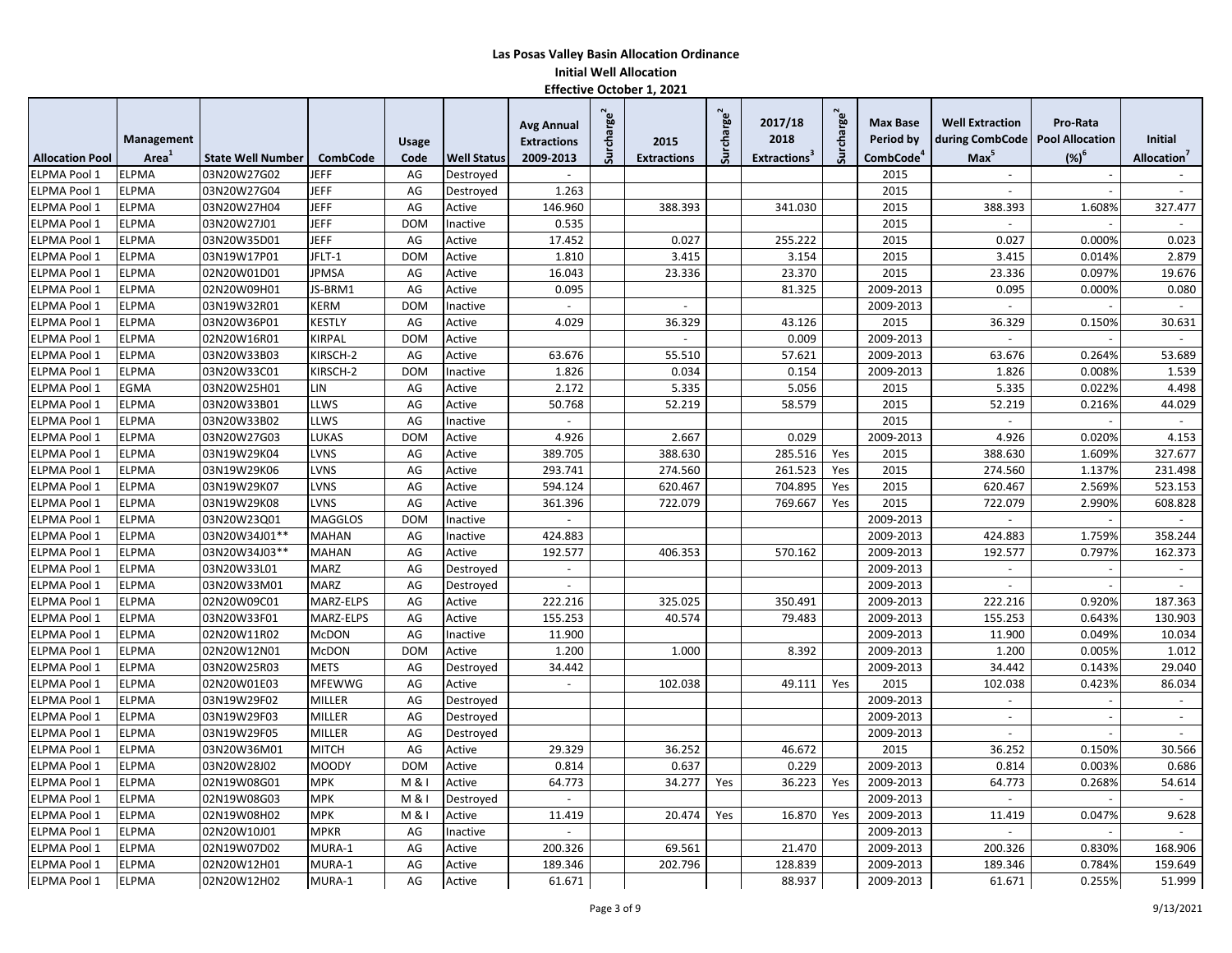|                        |                   |                          |                 |            |                    | <b>Avg Annual</b>        | <b>Surcharge</b> |                          | Surcharge <sup>2</sup> | 2017/18                  | Surcharge <sup>2</sup> | <b>Max Base</b>       | <b>Well Extraction</b>            | Pro-Rata                 |                          |
|------------------------|-------------------|--------------------------|-----------------|------------|--------------------|--------------------------|------------------|--------------------------|------------------------|--------------------------|------------------------|-----------------------|-----------------------------------|--------------------------|--------------------------|
|                        | Management        |                          |                 | Usage      |                    | <b>Extractions</b>       |                  | 2015                     |                        | 2018                     |                        | Period by             | during CombCode   Pool Allocation |                          | Initial                  |
| <b>Allocation Pool</b> | Area <sup>'</sup> | <b>State Well Number</b> | <b>CombCode</b> | Code       | <b>Well Status</b> | 2009-2013                |                  | <b>Extractions</b>       |                        | <b>Extractions</b>       |                        | CombCode <sup>4</sup> | Max <sup>5</sup>                  | $(%)^6$                  | Allocation <sup>'</sup>  |
| ELPMA Pool 1           | <b>ELPMA</b>      | 02N20W12H03              | MURA-1          | AG         | Destroyed          |                          |                  |                          |                        |                          |                        | 2009-2013             |                                   |                          |                          |
| <b>ELPMA Pool 1</b>    | <b>ELPMA</b>      | 02N19W07B01              | MURA-4          | AG         | Inactive           | $\sim$                   |                  |                          |                        |                          |                        | 2009-2013             | $\sim$                            |                          | $\sim$                   |
| ELPMA Pool 1           | <b>ELPMA</b>      | 02N19W07B02              | MURA-4          | AG         | Active             | 306.180                  |                  | 311.630                  |                        | 264.057                  |                        | 2009-2013             | 306.180                           | 1.268%                   | 258.159                  |
| <b>ELPMA Pool 1</b>    | <b>ELPMA</b>      | 02N19W07K01              | MURA-4          | AG         | Active             | 74.678                   |                  | 46.502                   |                        | 128.670                  |                        | 2009-2013             | 74.678                            | 0.309%                   | 62.965                   |
| ELPMA Pool 1           | <b>ELPMA</b>      | 02N19W07C01              | MURA-5          | AG         | Active             | 131.590                  |                  | 135.562                  |                        | 140.785                  |                        | 2009-2013             | 131.590                           | 0.545%                   | 110.952                  |
| <b>ELPMA Pool 1</b>    | <b>ELPMA</b>      | 02N19W07D01              | MURA-5          | AG         | Destroyed          | 33.977                   |                  |                          |                        |                          |                        | 2009-2013             | 33.977                            | 0.141%                   | 28.648                   |
| <b>ELPMA Pool 1</b>    | <b>ELPMA</b>      | 02N19W06Q01              | MURA-6          | AG         | Destroyed          |                          |                  |                          |                        |                          |                        | 2009-2013             |                                   |                          | $\mathbf{r}$             |
| ELPMA Pool 1           | <b>ELPMA</b>      | 02N20W01M01              | MURA-7          | AG         | Inactive           | 175.748                  |                  | 230.517                  |                        | 274.340                  |                        | 2015                  | 230.517                           | 0.955%                   | 194.363                  |
| ELPMA Pool 1           | <b>ELPMA</b>      | 02N20W10K01              | MURA-9          | AG         | Destroyed          |                          |                  |                          |                        |                          |                        | 2009-2013             |                                   |                          |                          |
| ELPMA Pool 1           | <b>ELPMA</b>      | 03N20W26C02              | <b>NAUMES</b>   | AG         | Active             | 0.606                    |                  | 25.427                   |                        | 43.911                   |                        | 2015                  | 25.427                            | 0.105%                   | 21.439                   |
| ELPMA Pool 1           | <b>ELPMA</b>      | 02N20W17F01              | NISH-3          | AG         | Inactive           | 258.732                  |                  | 23.262                   |                        |                          |                        | 2009-2013             | 258.732                           | 1.071%                   | 218.152                  |
| ELPMA Pool 1           | <b>ELPMA</b>      | 02N20W17J01              | NISH-3          | AG         | Inactive           | $\overline{a}$           |                  |                          |                        |                          |                        | 2009-2013             | $\overline{a}$                    |                          |                          |
| ELPMA Pool 1           | <b>ELPMA</b>      | 02N20W17L01              | NISH-3          | AG         | Active             | 1,582.563                |                  | 689.004                  |                        | 548.110                  |                        | 2009-2013             | 1,582.563                         | 6.553%                   | 1,334.353                |
| ELPMA Pool 1           | <b>ELPMA</b>      | 03N20W36G02              | <b>NWG</b>      | AG         | Active             | 154.519                  |                  | 140.510                  |                        | 202.710                  |                        | 2009-2013             | 154.519                           | 0.640%                   | 130.284                  |
| ELPMA Pool 1           | <b>ELPMA</b>      | 03N20W23C01              | ORTEGA-R        | AG         | Inactive           |                          |                  |                          |                        |                          |                        | 2009-2013             |                                   |                          |                          |
| ELPMA Pool 1           | <b>ELPMA</b>      | 03N20W24C02              | ORTEGA-R        | AG         | Inactive           | $\sim$                   |                  |                          |                        |                          |                        | 2009-2013             | $\sim$                            |                          |                          |
| ELPMA Pool 1           | <b>ELPMA</b>      | 03N20W24G01              | ORTEGA-R        | AG         | Inactive           | $\overline{\phantom{a}}$ |                  |                          |                        |                          |                        | 2009-2013             | $\overline{\phantom{a}}$          |                          | $\overline{\phantom{a}}$ |
| ELPMA Pool 1           | <b>ELPMA</b>      | 02N19W06N03              | PEACH           | AG         | Inactive           | $\overline{\phantom{a}}$ |                  |                          |                        |                          |                        | 2009-2013             | $\overline{\phantom{a}}$          |                          | $\overline{\phantom{a}}$ |
| ELPMA Pool 1           | <b>ELPMA</b>      | 02N20W17E01              | PERRY           | AG         | Active             | 97.590                   |                  | 113.663                  |                        | 108.976                  |                        | 2015                  | 113.663                           | 0.471%                   | 95.836                   |
| ELPMA Pool 1           | <b>ELPMA</b>      | 03N20W27L02              | <b>PHILLIPS</b> | <b>DOM</b> | Inactive           |                          |                  |                          |                        |                          |                        | 2009-2013             | $\overline{a}$                    |                          | $\sim$                   |
| ELPMA Pool 1           | <b>ELPMA</b>      | 02N20W16B06              | PLACCO-PR3      | AG         | Active             | 278.212                  |                  | 330.679                  |                        | 387.262                  |                        | 2015                  | 330.679                           | 1.369%                   | 278.815                  |
| <b>ELPMA Pool 1</b>    | <b>ELPMA</b>      | 03N20W36A04              | PROLAND         | AG         | Active             | $\overline{\phantom{a}}$ |                  | 197.217                  |                        | 245.713                  |                        | 2015                  | 197.217                           | 0.817%                   | 166.285                  |
| ELPMA Pool 1           | <b>ELPMA</b>      | 03N20W34J02              | <b>RATTO</b>    | AG         | Active             | 51.310                   |                  | 51.624                   |                        | 69.787                   |                        | 2015                  | 51.624                            | 0.214%                   | 43.527                   |
| ELPMA Pool 1           | <b>ELPMA</b>      | 02N20W01Q01              | RBROS-9         | AG         | Active             | 88.736                   |                  | 268.700                  |                        | 127.520                  |                        | 2015                  | 268.700                           | 1.113%                   | 226.557                  |
| <b>ELPMA Pool 1</b>    | <b>ELPMA</b>      | 02N20W01Q02              | RBROS-9         | AG         | Active             | 240.868                  |                  | 303.949                  |                        | 256.960                  |                        | 2015                  | 303.949                           | 1.259%                   | 256.277                  |
| ELPMA Pool 1           | <b>ELPMA</b>      | 03N20W27E01              | <b>RHOADS</b>   | <b>DOM</b> | Inactive           | 0.200                    |                  | $\overline{\phantom{a}}$ |                        | $\overline{\phantom{a}}$ |                        | 2009-2013             | 0.200                             | 0.001%                   | 0.169                    |
| ELPMA Pool 1           | <b>ELPMA</b>      | 03N19W29N01              | RIAZ            | AG         | Inactive           | $\sim$                   |                  |                          |                        |                          |                        | 2015                  | $\sim$                            |                          | $\sim$                   |
| ELPMA Pool 1           | <b>ELPMA</b>      | 03N19W29N02              | RIAZ            | <b>DOM</b> | Inactive           | 0.600                    |                  |                          |                        |                          |                        | 2015                  | $\blacksquare$                    |                          | $\blacksquare$           |
| <b>ELPMA Pool 1</b>    | <b>ELPMA</b>      | 03N19W29N03              | RIAZ            | AG         | Active             | 45.540                   |                  | 61.380                   |                        | 81.241                   |                        | 2015                  | 61.380                            | 0.254%                   | 51.753                   |
| ELPMA Pool 1           | <b>ELPMA</b>      | 03N19W33P04              | SAGE            | AG         | Inactive           |                          |                  |                          |                        |                          |                        | 2009-2013             |                                   |                          | $\overline{a}$           |
| ELPMA Pool 1           | <b>ELPMA</b>      | 02N20W04R02              | SANDCYN         | AG         | Active             | 202.400                  |                  | 323.728                  |                        | 387.068                  | Yes                    | 2015                  | 323.728                           | 1.341%                   | 272.954                  |
| ELPMA Pool 1           | <b>ELPMA</b>      | 03N19W30M01              | SFL             | AG         | Inactive           | $\mathcal{L}$            |                  |                          |                        |                          |                        | 2009-2013             | $\sim$                            |                          | $\mathbf{r}$             |
| ELPMA Pool 1           | <b>ELPMA</b>      | 03N19W30N02              | SFL             | AG         | Destroyed          |                          |                  |                          |                        |                          |                        | 2009-2013             |                                   |                          |                          |
| ELPMA Pool 1           | <b>ELPMA</b>      | 03N20W26J01              | SGF-MILLER      | <b>DOM</b> | Active             | 1.513                    |                  | 6.752                    |                        | 5.851                    |                        | 2015                  | 6.752                             | 0.028%                   | 5.693                    |
| ELPMA Pool 1           | <b>ELPMA</b>      | 03N20W26R03              | SGF-MILLER      | AG         | Active             | 39.258                   |                  | 241.354                  |                        | 100.712                  |                        | 2015                  | 241.354                           | 0.999%                   | 203.500                  |
| ELPMA Pool 1           | <b>ELPMA</b>      | 03N20W23L01              | SHABTAY         | <b>DOM</b> | Inactive           |                          |                  |                          |                        |                          |                        | 2009-2013             | $\overline{\phantom{a}}$          |                          | $\overline{\phantom{a}}$ |
| ELPMA Pool 1           | <b>ELPMA</b>      | 02N20W12K01              | SHAH            | AG         | Active             | 18.275                   |                  | 19.604                   |                        | 24.606                   |                        | 2015                  | 19.604                            | 0.081%                   | 16.529                   |
| <b>ELPMA Pool 1</b>    | <b>ELPMA</b>      | 03N20W34G01              | SOR             | AG         | Active             | 78.699                   |                  | 146.822                  |                        | 118.907                  |                        | 2015                  | 146.822                           | 0.608%                   | 123.794                  |
| ELPMA Pool 1           | <b>ELPMA</b>      | 03N19W10Q01              | SOROUDI         | <b>DOM</b> | Inactive           |                          |                  |                          |                        |                          |                        | 2009-2013             | $\sim$                            |                          | $\overline{\phantom{a}}$ |
| <b>ELPMA Pool 1</b>    | <b>ELPMA</b>      | 03N19W15E01              | <b>SOROUDI</b>  | <b>DOM</b> | Active             |                          |                  | 4.222                    |                        | 6.000                    | Yes                    | 2009-2013             | $\sim$                            |                          | $\sim$                   |
| ELPMA Pool 1           | <b>ELPMA</b>      | 03N19W19J01              | SOUTHDN         | M & I      | Inactive           | $\sim$                   |                  |                          |                        |                          |                        | 2009-2013             | $\overline{a}$                    |                          | $\sim$                   |
| ELPMA Pool 1           | <b>ELPMA</b>      | 02N20W04B01              | SPAM-LPO        | AG         | Active             |                          |                  | 79.252                   |                        | 513.463                  |                        | 2015                  | 79.252                            | 0.328%                   | 66.822                   |
| <b>ELPMA Pool 1</b>    | <b>ELPMA</b>      | 02N20W04F01              | SPAM-LPO        | AG         | Active             | 422.626                  |                  | 861.547                  |                        | 296.003                  |                        | 2015                  | 861.547                           | 3.568%                   | 726.421                  |
| ELPMA Pool 1           | <b>ELPMA</b>      | 02N20W04F02              | SPAM-LPO        | AG         | Inactive           | 529.001                  |                  |                          |                        |                          |                        | 2015                  | $\overline{\phantom{a}}$          | $\overline{\phantom{a}}$ |                          |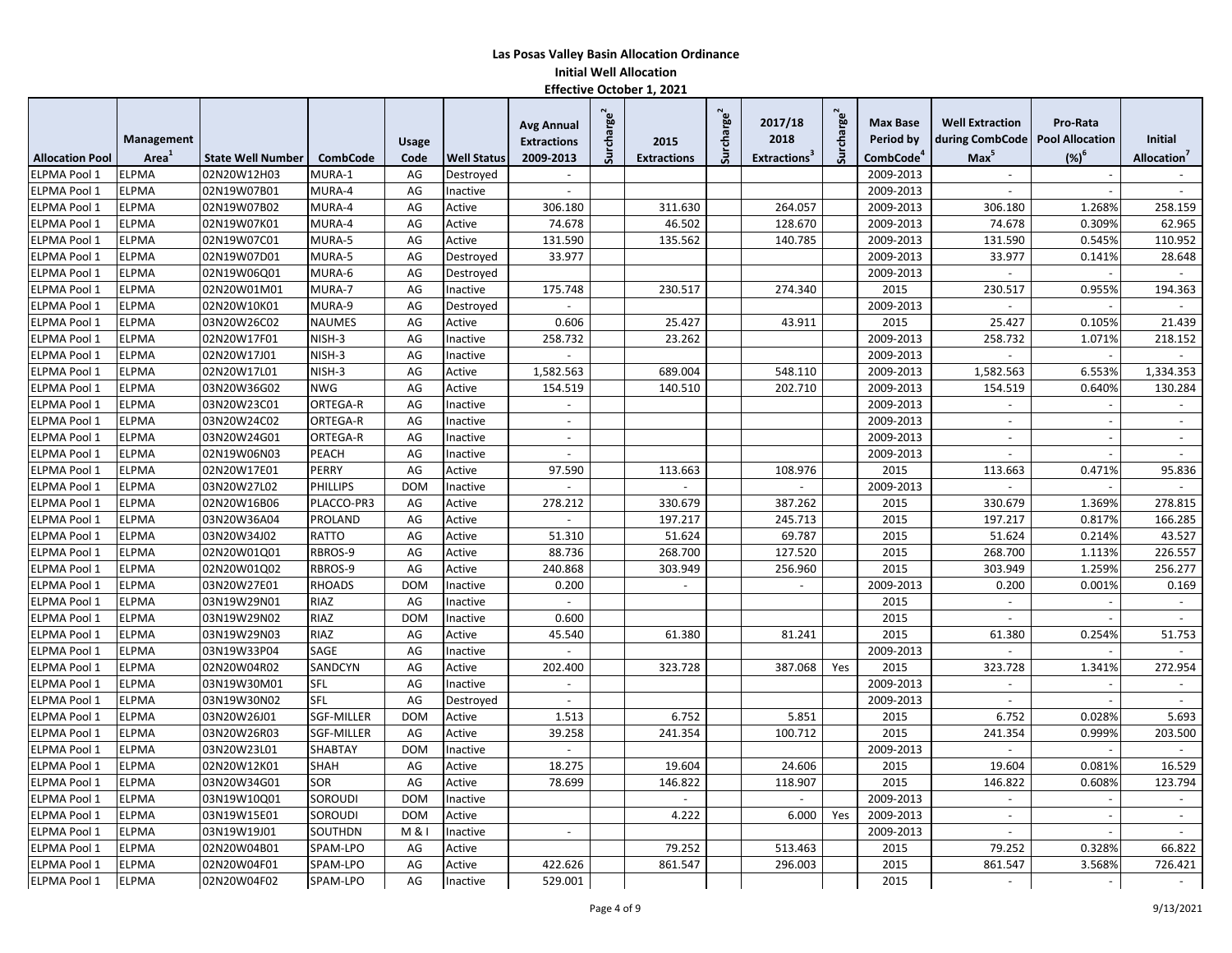|                        |              |                          |                 |              |                    | <b>Avg Annual</b>        | Surcharge <sup>®</sup> |                    | Surcharge <sup>2</sup> | 2017/18                         | Surcharge <sup>2</sup> | <b>Max Base</b>       | <b>Well Extraction</b>            | Pro-Rata                 |                          |
|------------------------|--------------|--------------------------|-----------------|--------------|--------------------|--------------------------|------------------------|--------------------|------------------------|---------------------------------|------------------------|-----------------------|-----------------------------------|--------------------------|--------------------------|
|                        | Management   |                          |                 | <b>Usage</b> |                    | <b>Extractions</b>       |                        | 2015               |                        | 2018                            |                        | Period by             | during CombCode   Pool Allocation |                          | Initial                  |
| <b>Allocation Pool</b> | Area         | <b>State Well Number</b> | <b>CombCode</b> | Code         | <b>Well Status</b> | 2009-2013                |                        | <b>Extractions</b> |                        | <b>Extractions</b> <sup>3</sup> |                        | CombCode <sup>4</sup> | Max <sup>5</sup>                  | $(%)^6$                  | Allocation'              |
| <b>ELPMA Pool 1</b>    | <b>ELPMA</b> | 03N20W34F01              | SPAM-LPO        | AG           | Destroyed          | $\sim$                   |                        |                    |                        |                                 |                        | 2015                  | $\overline{\phantom{a}}$          |                          | $\overline{\phantom{a}}$ |
| ELPMA Pool 1           | <b>ELPMA</b> | 03N20W34L01              | SPAM-LPO        | AG           | Active             | 269.864                  |                        | 511.190            |                        | 265.649                         |                        | 2015                  | 511.190                           | 2.117%                   | 431.015                  |
| <b>ELPMA Pool 1</b>    | <b>ELPMA</b> | 03N20W34L02              | SPAM-LPO        | AG           | Active             | 687.031                  |                        | 537.670            |                        | 929.268                         |                        | 2015                  | 537.670                           | 2.227%                   | 453.341                  |
| <b>ELPMA Pool 1</b>    | <b>ELPMA</b> | 02N20W11D01              | <b>SPHG</b>     | AG           | Active             | 220.967                  |                        | 259.940            |                        |                                 |                        | 2015                  | 259.940                           | 1.076%                   | 219.171                  |
| ELPMA Pool 1           | <b>ELPMA</b> | 03N20W27N01              | SPIRIT          | M & I        | Active             | 14.140                   |                        | 12.508             |                        | 14.686                          |                        | 2009-2013             | 14.140                            | 0.059%                   | 11.923                   |
| <b>ELPMA Pool 1</b>    | <b>ELPMA</b> | 03N20W27N04              | <b>SPIRIT</b>   | AG           | Destroyed          |                          |                        |                    |                        |                                 |                        | 2009-2013             |                                   |                          |                          |
| ELPMA Pool 1           | <b>ELPMA</b> | 03N20W27N05              | SPIRIT          | M & I        | Inactive           | $\blacksquare$           |                        | $\sim$             |                        | 0.025                           |                        | 2009-2013             | $\sim$                            | $\sim$                   | $\overline{\phantom{a}}$ |
| ELPMA Pool 1           | <b>ELPMA</b> | 03N20W27L01              | <b>SPUR</b>     | <b>DOM</b>   | Active             |                          |                        |                    |                        |                                 |                        | 2009-2013             |                                   |                          |                          |
| ELPMA Pool 1           | <b>ELPMA</b> | 03N20W27L04              | <b>SPUR</b>     | AG           | Inactive           |                          |                        |                    |                        |                                 |                        | 2009-2013             | $\overline{\phantom{a}}$          | $\overline{\phantom{a}}$ | $\sim$                   |
| ELPMA Pool 1           | <b>ELPMA</b> | 03N20W27B01              | SR&S            | AG           | Destroyed          | $\sim$                   |                        |                    |                        |                                 |                        | 2009-2013             | $\overline{\phantom{a}}$          |                          | $\overline{\phantom{a}}$ |
| ELPMA Pool 1           | <b>ELPMA</b> | 03N20W27B03              | SR&S            | AG           | Active             |                          |                        |                    |                        | 4.410                           |                        | 2009-2013             | $\sim$                            |                          | $\blacksquare$           |
| ELPMA Pool 1           | <b>ELPMA</b> | 03N20W27G05              | SR&S            | AG           | Destroved          | 50.172                   |                        | 0.006              |                        |                                 |                        | 2009-2013             | 50.172                            | 0.208%                   | 42.303                   |
| ELPMA Pool 1           | <b>ELPMA</b> | 03N20W36K01              | SREE            | AG           | Active             | 22.981                   |                        | 23.210             |                        | 25.939                          |                        | 2015                  | 23.210                            | 0.096%                   | 19.570                   |
| ELPMA Pool 1           | <b>ELPMA</b> | 02N20W03K01              | <b>STABEN</b>   | AG           | Inactive           |                          |                        |                    |                        |                                 |                        | 2009-2013             |                                   |                          | $\overline{a}$           |
| ELPMA Pool 1           | <b>ELPMA</b> | 02N20W03K02              | <b>STABEN</b>   | AG           | Inactive           | 40.426                   |                        |                    |                        |                                 |                        | 2009-2013             | 40.426                            | 0.167%                   | 34.086                   |
| <b>ELPMA Pool 1</b>    | <b>ELPMA</b> | 02N20W03K03              | <b>STABEN</b>   | AG           | Active             | 324.031                  |                        | 352.211            |                        | 196.485                         | Yes                    | 2009-2013             | 324.031                           | 1.342%                   | 273.209                  |
| ELPMA Pool 1           | <b>ELPMA</b> | 02N20W10C01              | <b>STABEN</b>   | AG           | Inactive           | $\sim$                   |                        |                    |                        |                                 |                        | 2009-2013             | $\sim$                            |                          | $\sim$                   |
| ELPMA Pool 1           | <b>ELPMA</b> | 02N20W16B05              | <b>STABEN</b>   | AG           | Inactive           | $\overline{a}$           |                        |                    |                        |                                 |                        | 2009-2013             | $\sim$                            |                          | $\sim$                   |
| ELPMA Pool 1           | <b>ELPMA</b> | 03N19W20G01              | <b>STOECKLE</b> | AG           | Active             | 8.028                    |                        | 92.493             |                        | 98.091                          |                        | 2015                  | 92.493                            | 0.383%                   | 77.986                   |
| ELPMA Pool 1           | <b>ELPMA</b> | 02N20W14C01              | THANG           | AG           | Active             | 52.933                   |                        | 40.418             |                        | 22.432                          |                        | 2009-2013             | 52.933                            | 0.219%                   | 44.631                   |
| ELPMA Pool 1           | <b>ELPMA</b> | 02N20W14C02              | THANG           | AG           | Active             | 54.529                   |                        | 38.503             |                        | 23.969                          |                        | 2009-2013             | 54.529                            | 0.226%                   | 45.976                   |
| <b>ELPMA Pool 1</b>    | <b>ELPMA</b> | 02N20W14C03              | THANG           | AG           | Active             | 52.770                   |                        | 42.854             |                        | 24.825                          |                        | 2009-2013             | 52.770                            | 0.219%                   | 44.494                   |
| ELPMA Pool 1           | EGMA         | 03N19W29M02              | THERM           | AG           | Active             | 18.030                   |                        | 4.512              |                        | 1.778                           |                        | 2015                  | 4.512                             | 0.019%                   | 3.804                    |
| <b>ELPMA Pool 1</b>    | <b>EGMA</b>  | 03N19W29M03              | <b>THERM</b>    | AG           | Active             | 226.820                  |                        | 563.520            |                        | 355.520                         |                        | 2015                  | 563.520                           | 2.334%                   | 475.137                  |
| ELPMA Pool 1           | <b>ELPMA</b> | 03N19W30J01              | <b>THERM</b>    | AG           | Active             | 356.457                  |                        | 164.389            |                        | 564.480                         |                        | 2009-2013             | 356.457                           | 1.476%                   | 300.550                  |
| <b>ELPMA Pool 1</b>    | <b>EGMA</b>  | 03N19W30Q01              | THERM           | AG           | Active             | 214.890                  |                        | 335.647            |                        | 358.541                         |                        | 2015                  | 335.647                           | 1.390%                   | 283.004                  |
| <b>ELPMA Pool 1</b>    | <b>ELPMA</b> | 02N19W18E01              | <b>TMSS</b>     | AG           | Active             |                          |                        |                    |                        |                                 |                        | 2009-2013             | $\sim$                            |                          |                          |
| ELPMA Pool 1           | <b>ELPMA</b> | 02N20W10G01              | UNDR            | AG           | Active             | 234.543                  |                        | 121.027            |                        | 171.099                         |                        | 2009-2013             | 234.543                           | 0.971%                   | 197.757                  |
| ELPMA Pool 1           | <b>ELPMA</b> | 03N20W27M01**            | VALTER          | <b>DOM</b>   | Active             | 1.585                    |                        | 1.053              |                        | 1.686                           |                        | 2009-2013             | 1.585                             | 0.007%                   | 1.337                    |
| ELPMA Pool 1           | <b>ELPMA</b> | 03N20W36L01              | VWW-G1          | AG           | Active             | 191.956                  |                        | 191.157            |                        | 251.102                         |                        | 2009-2013             | 191.956                           | 0.795%                   | 161.850                  |
| <b>ELPMA Pool 1</b>    | <b>ELPMA</b> | 02N20W01E01              | VWW-G2          | AG           | Destroved          | 46.446                   |                        |                    |                        |                                 |                        | 2009-2013             | 46.446                            | 0.192%                   | 39.161                   |
| ELPMA Pool 1           | <b>ELPMA</b> | 02N20W02J02              | <b>WEHR</b>     | AG           | Active             | 70.878                   |                        | 85.287             |                        | 87.692                          |                        | 2015                  | 85.287                            | 0.353%                   | 71.911                   |
| ELPMA Pool 1           | <b>ELPMA</b> | 02N20W11P01              | <b>WHT</b>      | AG           | Destroyed          | $\overline{\phantom{a}}$ |                        |                    |                        |                                 |                        | 2009-2013             | $\sim$                            |                          | $\sim$                   |
| ELPMA Pool 1           | <b>ELPMA</b> | 02N20W11Q01S             | <b>WSTAR</b>    | AG           | Active             | 1.922                    |                        | 84.427             |                        | 80.014                          |                        | 2015                  | 84.427                            | 0.350%                   | 71.185                   |
| <b>ELPMA Pool 1</b>    | <b>ELPMA</b> | 03N19W30D01              | <b>WTRS</b>     | AG           | Inactive           | $\overline{a}$           |                        |                    |                        |                                 |                        | 2015                  | $\overline{a}$                    |                          |                          |
| <b>ELPMA Pool 1</b>    | <b>ELPMA</b> | 03N19W30D02              | <b>WTRS</b>     | AG           | Active             | 256.471                  |                        | 305.636            |                        | 405.732                         |                        | 2015                  | 305.636                           | 1.266%                   | 257.700                  |
| <b>ELPMA Pool 1</b>    | <b>ELPMA</b> | 03N19W30E03              | <b>WTRS</b>     | AG           | Destroyed          |                          |                        |                    |                        |                                 |                        | 2015                  |                                   |                          |                          |
| ELPMA Pool 1           | <b>ELPMA</b> | 03N19W30E06              | <b>WTRS</b>     | AG           | Active             | 402.017                  |                        | 361.083            |                        | 373.394                         |                        | 2015                  | 361.083                           | 1.495%                   | 304.450                  |
| ELPMA Pool 1           | <b>ELPMA</b> | 03N19W17Q01              | WYNJ            | M & I        | Active             | 21.097                   | Yes                    | 19.479             | Yes                    | 17.118                          |                        | 2009-2013             | 21.097                            | 0.087%                   | 17.788                   |
| ELPMA Pool 1           | <b>ELPMA</b> | 03N20W26H01              | YONG            | AG           | Active             | 103.938                  |                        | 110.130            |                        | 143.973                         |                        | 2015                  | 110.130                           | 0.456%                   | 92.857                   |
| ELPMA Pool 1           | <b>ELPMA</b> | 02N20W04R03              | ZONE            | AG           | Active             |                          |                        |                    |                        | 1,819.617                       |                        | 2015                  | $\sim$                            |                          | $\overline{\phantom{a}}$ |
| <b>ELPMA Pool 1</b>    | <b>ELPMA</b> | 02N20W08H01              | ZONE            | AG           | Destroyed          | $\overline{a}$           |                        |                    |                        |                                 |                        | 2015                  | $\blacksquare$                    |                          | $\overline{\phantom{a}}$ |
| ELPMA Pool 1           | <b>ELPMA</b> | 02N20W08Q01              | ZONE            | AG           | Active             | 155.111                  |                        | 130.384            |                        | 41.032                          |                        | 2015                  | 130.384                           | 0.540%                   | 109.934                  |
| ELPMA Pool 1           | <b>ELPMA</b> | 02N20W09F01              | ZONE            | AG           | Active             | 247.913                  |                        | 851.433            |                        | 194.286                         |                        | 2015                  | 851.433                           | 3.526%                   | 717.894                  |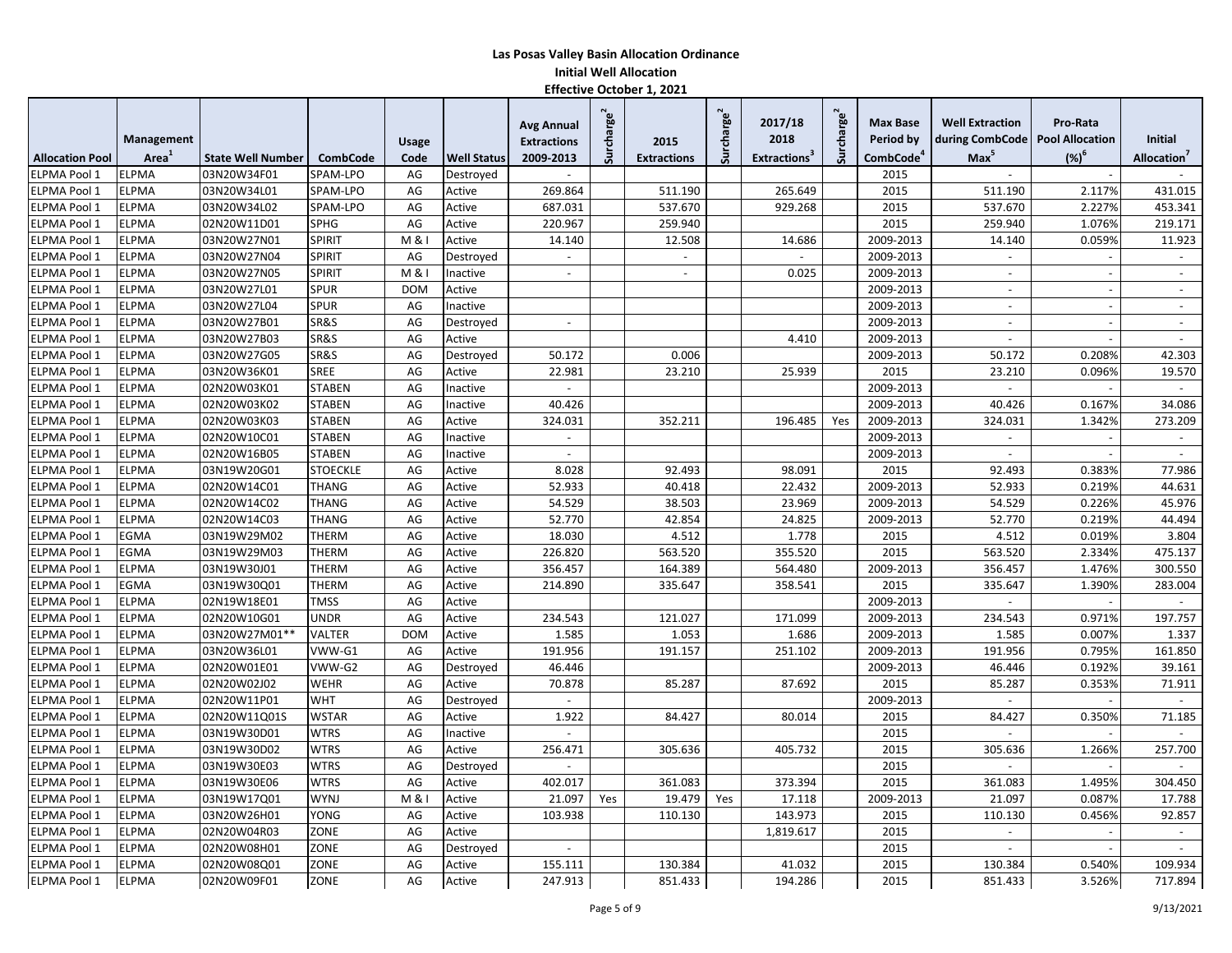|                        |                   |                          |                                              |                    |                                   | <b>Avg Annual</b>        | Surcharge <sup>2</sup> |                    | Surcharge <sup>2</sup> | 2017/18                         | Surcharge <sup>2</sup> | <b>Max Base</b>       | <b>Well Extraction</b>            | Pro-Rata   |                          |
|------------------------|-------------------|--------------------------|----------------------------------------------|--------------------|-----------------------------------|--------------------------|------------------------|--------------------|------------------------|---------------------------------|------------------------|-----------------------|-----------------------------------|------------|--------------------------|
|                        | Management        |                          |                                              | <b>Usage</b>       |                                   | <b>Extractions</b>       |                        | 2015               |                        | 2018                            |                        | Period by             | during CombCode   Pool Allocation |            | <b>Initial</b>           |
| <b>Allocation Pool</b> | Area <sup>1</sup> | <b>State Well Number</b> | <b>CombCode</b>                              | Code               | <b>Well Status</b>                | 2009-2013                |                        | <b>Extractions</b> |                        | <b>Extractions</b> <sup>3</sup> |                        | CombCode <sup>4</sup> | Max <sup>5</sup>                  | $({\%})^6$ | Allocation'              |
| <b>ELPMA Pool 1</b>    | <b>ELPMA</b>      | 02N20W09Q01              | ZONE                                         | AG                 | Destroved                         |                          |                        |                    |                        |                                 |                        | 2015                  | $\sim$                            |            |                          |
| ELPMA Pool 1           | <b>ELPMA</b>      | 02N20W09Q04              | ZONE                                         | AG                 | Destroyed                         | 18.746                   |                        |                    |                        |                                 |                        | 2015                  |                                   |            |                          |
| ELPMA Pool 1           | <b>ELPMA</b>      | 02N20W09Q05              | ZONE                                         | AG                 | Active                            | 264.071                  |                        | 422.913            |                        | 93.293                          |                        | 2015                  | 422.913                           | 1.751%     | 356.583                  |
| ELPMA Pool 1           | <b>ELPMA</b>      | 02N20W09Q06              | ZONE                                         | AG                 | Destroyed                         |                          |                        |                    |                        |                                 |                        | 2015                  |                                   |            |                          |
| ELPMA Pool 1           | <b>ELPMA</b>      | 02N20W09Q07              | ZONE                                         | AG                 | Active                            | 1,355.450                |                        | 1,609.280          |                        | 1,093.410                       |                        | 2015                  | 1,609.280                         | 6.664%     | 1,356.879                |
| ELPMA Pool 1           | <b>ELPMA</b>      | 02N20W09R01              | ZONE                                         | AG                 | Active                            | 133.367                  |                        | 75.696             |                        | 51.909                          |                        | 2015                  | 75.696                            | 0.313%     | 63.824                   |
| ELPMA Pool 1           | <b>ELPMA</b>      | 02N20W16C01              | ZONE                                         | AG                 | Destroyed                         |                          |                        |                    |                        |                                 |                        | 2015                  |                                   |            |                          |
|                        |                   |                          |                                              |                    | <b>ELPMA Pool 1 Subtotal</b>      | 19,942.502               |                        | 21,704.033         |                        | 22,785.463                      |                        |                       | 24,148.523                        | 87.41%     | 20,361.052               |
|                        |                   |                          |                                              |                    | <b>ELPMA Pool 1 Reserve Pool:</b> |                          |                        |                    |                        |                                 |                        |                       |                                   |            | 670.000                  |
| <b>ELPMA Pool 2</b>    | <b>ELPMA</b>      | 03N19W31B01              | WWD-1                                        | M & I              | Active                            | 494.943                  |                        |                    |                        |                                 |                        | 2009-2013             | 494.943                           | 16.431%    | 497.716                  |
| <b>ELPMA Pool 2</b>    | <b>ELPMA</b>      | 03N19W31H01              | WWD-1                                        | M & I              | Active                            | 662.793                  |                        | 670.377            |                        |                                 |                        | 2009-2013             | 662.793                           | 22.003%    | 666.507                  |
| <b>ELPMA Pool 2</b>    | <b>ELPMA</b>      | 03N19W32D01              | WWD-1                                        | M & I              | Destroyed                         | $\overline{\phantom{a}}$ |                        |                    |                        |                                 |                        | 2009-2013             | $\overline{\phantom{a}}$          |            | $\sim$                   |
| <b>ELPMA Pool 2</b>    | <b>ELPMA</b>      | 03N19W33P03              | WWD-1                                        | M & I              | Destroyed                         | $\mathcal{L}$            |                        |                    |                        |                                 |                        | 2009-2013             | $\blacksquare$                    |            | $\sim$                   |
| <b>ELPMA Pool 2</b>    | <b>ELPMA</b>      | 03N20W35J01              | WWD-1                                        | M & I              | Inactive                          | 221.133                  |                        |                    |                        |                                 |                        | 2009-2013             | 221.133                           | 7.341%     | 222.372                  |
| <b>ELPMA Pool 2</b>    | <b>ELPMA</b>      | 03N20W35R01              | WWD-1                                        | M & I              | Inactive                          | 444.491                  |                        | 272.971            |                        |                                 |                        | 2009-2013             | 444.491                           | 14.7569    | 446.981                  |
| <b>ELPMA Pool 2</b>    | <b>ELPMA</b>      | 03N20W36A02              | WWD-1                                        | $M & \overline{I}$ | Active                            | 356.749                  |                        | 342.149            |                        | 44.469                          |                        | 2009-2013             | 356.749                           | 11.843%    | 358.748                  |
| <b>ELPMA Pool 2</b>    | <b>ELPMA</b>      | 03N20W36G01              | WWD-1                                        | <b>M&amp;I</b>     | Active                            | 317.968                  |                        | 522.160            |                        | 525.209                         |                        | 2009-2013             | 317.968                           | 10.556%    | 319.750                  |
| <b>ELPMA Pool 2</b>    | <b>ELPMA</b>      | 02N20W03J01              | <b>WWD-19</b>                                | M & I              | Active                            | 514.229                  |                        | 699.177            | Yes                    | 705.095                         |                        | 2009-2013             | 514.229                           | 17.071%    | 517.110                  |
|                        |                   |                          |                                              |                    | <b>ELPMA Pool 2 Subtotal:</b>     | 3,012.305                |                        | 2,506.834          |                        | 1,274.773                       |                        |                       | 3,012.305                         | 12.59%     | 3,029.184                |
|                        |                   |                          | <b>East Las Posas Management Area Total:</b> |                    |                                   | 22,954.807               |                        | 24,210.867         |                        | 24,060.236                      |                        |                       | 27,160.828                        |            | 24,060.236               |
| WLPMA Pool 1           | <b>WLPMA</b>      | 02N21W12G01              | AGGEN                                        | AG                 | Active                            | 153.851                  |                        | 186.413            |                        | 171.862                         |                        | 2015                  | 186.413                           | 1.156%     | 179.180                  |
| WLPMA Pool 1           | <b>WLPMA</b>      | 02N21W12H01              | AGGEN-P                                      | AG                 | Inactive                          | 215.722                  |                        | 195.147            |                        | 183.001                         |                        | 2009-2013             | 215.722                           | 1.338%     | 207.351                  |
| WLPMA Pool 1           | <b>WLPMA</b>      | 02N21W12H02              | AGGEN-P                                      | AG                 | Active                            |                          |                        |                    |                        |                                 |                        | 2009-2013             |                                   |            |                          |
| WLPMA Pool 1           | <b>WLPMA</b>      | 02N20W18A01              | AGLAND                                       | AG                 | Active                            | 283.649                  |                        |                    |                        | 0.850                           |                        | 2009-2013             | 283.649                           | 1.759%     | 272.642                  |
| WLPMA Pool 1           | <b>WLPMA</b>      | 02N20W07F01              | AGLAND-1                                     | AG                 | Destroyed                         |                          |                        |                    |                        |                                 |                        | 2009-2013             |                                   |            |                          |
| <b>WLPMA Pool 1</b>    | <b>WLPMA</b>      | 02N21W17F04              | AYALA                                        | <b>DOM</b>         | Active                            | 2.040                    |                        | 0.545              |                        | 0.418                           |                        | 2009-2013             | 2.040                             | 0.013%     | 1.961                    |
| <b>WLPMA Pool 1</b>    | <b>WLPMA</b>      | 03N20W28J05              | <b>BALCYN</b>                                | <b>DOM</b>         | Active                            | 0.179                    |                        | 0.710              |                        | 1.286                           |                        | 2015                  | 0.710                             | 0.004%     | 0.682                    |
| <b>WLPMA Pool 1</b>    | <b>WLPMA</b>      | 02N20W06N01              | BC-INC1                                      | AG                 | Destroved                         |                          |                        |                    |                        |                                 |                        | 2009-2013             | $\overline{\phantom{a}}$          |            | $\overline{\phantom{a}}$ |
| WLPMA Pool 1           | <b>WLPMA</b>      | 03N21W34R01              | CARM                                         | AG                 | Active                            |                          |                        |                    |                        |                                 |                        | 2009-2013             | $\sim$                            |            | $\sim$                   |
| WLPMA Pool 1           | <b>WLPMA</b>      | 03N19W32L01**            | <b>CERVENY</b>                               | AG                 | Active                            |                          |                        | 40.191             |                        | 92.848                          |                        | 2009-2013             | $\blacksquare$                    |            | $\sim$                   |
| WLPMA Pool 1           | <b>WLPMA</b>      | 02N21W20J02              | CFF                                          | AG                 | Active                            | 316.792                  |                        | 278.019            |                        | 125.449                         |                        | 2009-2013             | 316.792                           | 1.965%     | 304.500                  |
| WLPMA Pool 1           | <b>WLPMA</b>      | 02N21W22A01              | CMWC                                         | M & I              | Active                            | 1.167                    |                        |                    |                        |                                 |                        | 2009-2013             | 1.167                             | 0.007%     | 1.122                    |
| WLPMA Pool 1           | <b>WLPMA</b>      | 02N21W22E01              | <b>CMWC</b>                                  | M & I              | Destroyed                         |                          |                        |                    |                        |                                 |                        | 2009-2013             |                                   |            | $\overline{a}$           |
| WLPMA Pool 1           | <b>WLPMA</b>      | 02N21W22G01              | CMWC                                         | M & I              | Active                            | 330.464                  |                        | 268.172            |                        | 264.418                         |                        | 2009-2013             | 330.464                           | 2.049%     | 317.641                  |
| WLPMA Pool 1           | <b>WLPMA</b>      | 02N21W28A02              | CMWC                                         | M & I              | Active                            | 446.508                  |                        | 403.896            |                        | 387.202                         |                        | 2009-2013             | 446.508                           | 2.769%     | 429.182                  |
| WLPMA Pool 1           | <b>WLPMA</b>      | 02N21W11H02              | DBONI                                        | AG                 | Active                            | 115.652                  |                        | 45.455             |                        | 31.200                          |                        | 2009-2013             | 115.652                           | 0.717%     | 111.165                  |
| WLPMA Pool 1           | <b>WLPMA</b>      | 02N21W09D01              | <b>DNWC</b>                                  | AG                 | Destroyed                         |                          |                        |                    |                        |                                 |                        | 2009-2013             |                                   |            |                          |
| WLPMA Pool 1           | <b>WLPMA</b>      | 02N21W09D02              | <b>DNWC</b>                                  | AG                 | Active                            | 106.145                  |                        | 83.938             |                        | 70.316                          |                        | 2009-2013             | 106.145                           | 0.658%     | 102.027                  |
| WLPMA Pool 1           | <b>WLPMA</b>      | 02N21W09N01              | <b>DNWC</b>                                  | AG                 | Active                            |                          |                        |                    |                        | 477.860                         |                        | 2009-2013             |                                   |            |                          |
| <b>WLPMA Pool 1</b>    | <b>WLPMA</b>      | 02N21W18H01              | <b>DNWC</b>                                  | AG                 | Active                            | 541.579                  |                        | 250.721            |                        | 18.583                          |                        | 2009-2013             | 541.579                           | 3.359%     | 520.564                  |
| WLPMA Pool 1           | <b>WLPMA</b>      | 02N21W18H03              | <b>DNWC</b>                                  | AG                 | Active                            | 611.794                  |                        | 587.088            |                        | 432.491                         |                        | 2009-2013             | 611.794                           | 3.794%     | 588.055                  |
| <b>WLPMA Pool 1</b>    | <b>WLPMA</b>      | 02N21W18H10              | <b>DNWC</b>                                  | AG                 | Inactive                          | 25.890                   |                        | 1.473              |                        |                                 |                        | 2009-2013             | 25.890                            | 0.161%     | 24.886                   |
| <b>WLPMA Pool 1</b>    | <b>WLPMA</b>      | 02N21W18H12              | <b>DNWC</b>                                  | AG                 | Active                            | 636.828                  |                        | 421.273            |                        | 785.100                         |                        | 2009-2013             | 636.828                           | 3.950%     | 612.117                  |
| WLPMA Pool 1           | <b>WLPMA</b>      | 02N21W18H14              | <b>DNWC</b>                                  | AG                 | Active                            | 551.258                  |                        | 859.562            |                        | 944.441                         |                        | 2009-2013             | 551.258                           | 3.419%     | 529.868                  |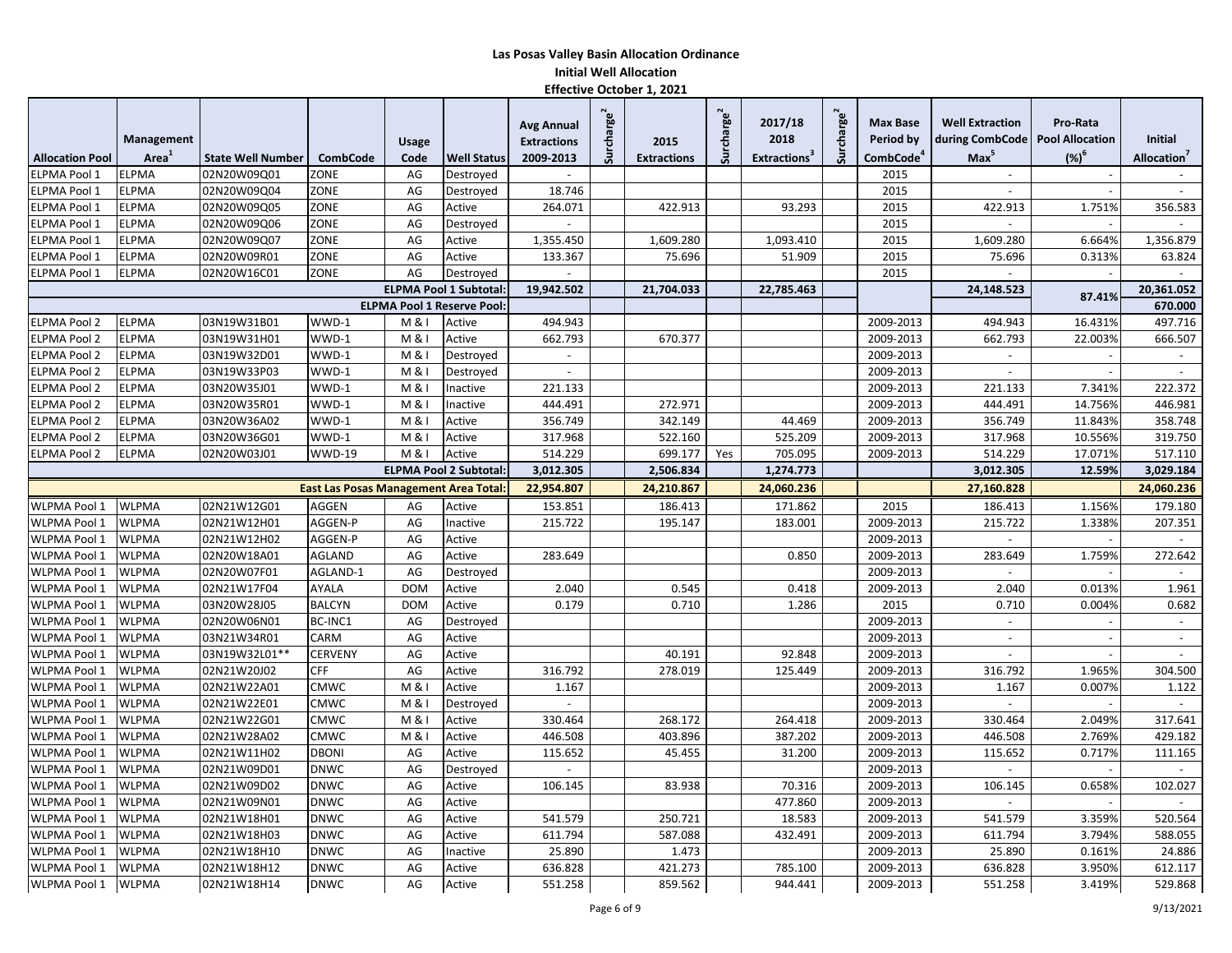|                        |                   |                          |                 |              |                    | <b>Avg Annual</b>  | Surcharge $^2$ |                    | Surcharge <sup>2</sup> | 2017/18                         | Surcharge <sup>2</sup> | <b>Max Base</b>       | <b>Well Extraction</b>            | Pro-Rata |                          |
|------------------------|-------------------|--------------------------|-----------------|--------------|--------------------|--------------------|----------------|--------------------|------------------------|---------------------------------|------------------------|-----------------------|-----------------------------------|----------|--------------------------|
|                        | Management        |                          |                 | <b>Usage</b> |                    | <b>Extractions</b> |                | 2015               |                        | 2018                            |                        | Period by             | during CombCode   Pool Allocation |          | <b>Initial</b>           |
| <b>Allocation Pool</b> | Area <sup>®</sup> | <b>State Well Number</b> | <b>CombCode</b> | Code         | <b>Well Status</b> | 2009-2013          |                | <b>Extractions</b> |                        | <b>Extractions</b> <sup>3</sup> |                        | CombCode <sup>4</sup> | Max <sup>5</sup>                  | $(%)^6$  | Allocation <sup>'</sup>  |
| <b>WLPMA Pool 1</b>    | <b>WLPMA</b>      | 02N21W04Q02**            | <b>DOWNS</b>    | AG           | Active             | 236.901            |                | 242.229            |                        | 212.223                         |                        | 2009-2013             | 236.901                           | 1.469%   | 227.709                  |
| WLPMA Pool 1           | <b>WLPMA</b>      | 03N21W34A01              | <b>DOWNS</b>    | AG           | Destroved          |                    |                |                    |                        |                                 |                        | 2009-2013             | $\sim$                            |          | $\sim$                   |
| WLPMA Pool 1           | <b>WLPMA</b>      | 03N21W35P01              | <b>DOWNS</b>    | AG           | Inactive           | $\overline{a}$     |                |                    |                        |                                 |                        | 2009-2013             | $\overline{a}$                    |          | $\overline{a}$           |
| WLPMA Pool 1           | <b>WLPMA</b>      | 03N21W35P02              | <b>DOWNS</b>    | AG           | Active             | 250.754            |                | 147.882            |                        | 174.334                         |                        | 2009-2013             | 250.754                           | 1.555%   | 241.024                  |
| WLPMA Pool 1           | <b>WLPMA</b>      | 03N21W35F01              | <b>FLOURNOY</b> | AG           | Destroyed          | $\sim$             |                |                    |                        |                                 |                        | 2009-2013             | $\sim$                            |          | $\overline{\phantom{a}}$ |
| WLPMA Pool 1           | <b>WLPMA</b>      | 03N21W35L02              | <b>FLOURNOY</b> | AG           | Destroyed          |                    |                |                    |                        |                                 |                        | 2009-2013             |                                   |          |                          |
| WLPMA Pool 1           | <b>WLPMA</b>      | 02N21W01L01              | GFC-1           | AG           | Active             | 415.550            |                | 145.135            |                        | 570.304                         |                        | 2015                  | 145.135                           | 0.900%   | 139.503                  |
| WLPMA Pool 1           | <b>WLPMA</b>      | 02N21W11A02              | GFC-1           | AG           | Active             | 508.880            |                | 648.353            |                        | 568.900                         |                        | 2015                  | 648.353                           | 4.021%   | 623.195                  |
| WLPMA Pool 1           | <b>WLPMA</b>      | 02N21W11A03              | GFC-1           | AG           | Active             | 208.561            |                | 493.225            |                        | 470.288                         |                        | 2015                  | 493.225                           | 3.059%   | 474.086                  |
| WLPMA Pool 1           | <b>WLPMA</b>      | 03N21W36Q01              | GFC-1           | AG           | Active             | 239.624            |                | 254.458            |                        | 160.473                         |                        | 2015                  | 254.458                           | 1.578%   | 244.584                  |
| WLPMA Pool 1           | <b>WLPMA</b>      | 02N21W16A01              | GFC-2           | <b>DOM</b>   | Active             | 1.451              |                | 0.387              |                        | 0.366                           |                        | 2015                  | 0.387                             | 0.002%   | 0.372                    |
| WLPMA Pool 1           | <b>WLPMA</b>      | 02N21W16J03              | GFC-2           | AG           | Active             | 303.635            |                | 434.623            |                        | 369.203                         |                        | 2015                  | 434.623                           | 2.695%   | 417.758                  |
| WLPMA Pool 1           | <b>WLPMA</b>      | 02N21W16K01              | GFC-2           | AG           | Destroyed          | $\overline{a}$     |                |                    |                        |                                 |                        | 2015                  | $\overline{a}$                    |          |                          |
| WLPMA Pool 1           | <b>WLPMA</b>      | 02N21W16N01              | GFC-2           | AG           | Destroyed          | $\sim$             |                |                    |                        |                                 |                        | 2015                  | $\sim$                            |          | $\blacksquare$           |
| WLPMA Pool 1           | <b>WLPMA</b>      | 02N21W16N02              | GFC-2           | AG           | Destroyed          | $\sim$             |                |                    |                        |                                 |                        | 2015                  |                                   |          |                          |
| WLPMA Pool 1           | <b>WLPMA</b>      | 02N21W16N03              | GFC-2           | AG           | Active             | 238.819            |                | 225.619            |                        | 281.332                         |                        | 2015                  | 225.619                           | 1.399%   | 216.864                  |
| WLPMA Pool 1           | <b>WLPMA</b>      | 02N21W17F05              | GFC-2           | AG           | Active             | 142.759            |                | 217.971            |                        | 249.425                         |                        | 2015                  | 217.971                           | 1.352%   | 209.513                  |
| WLPMA Pool 1           | <b>WLPMA</b>      | 02N21W10G03              | GFC-3           | AG           | Active             | 70.050             |                | 85.310             |                        | 99.260                          |                        | 2015                  | 85.310                            | 0.529%   | 82.000                   |
| WLPMA Pool 1           | <b>WLPMA</b>      | 03N20W28P04              | <b>HACOBIAN</b> | AG           | Active             |                    |                |                    |                        | 32.000                          |                        | 2009-2013             | $\sim$                            |          | $\overline{\phantom{a}}$ |
| <b>WLPMA Pool 1</b>    | <b>WLPMA</b>      | 03N20W28P01              | <b>HARRIS</b>   | AG           | Active             | 0.786              |                | 1.404              |                        | 4.241                           |                        | 2009-2013             | 0.786                             | 0.005%   | 0.755                    |
| WLPMA Pool 1           | <b>WLPMA</b>      | 03N20W28Q02              | <b>HARRIS</b>   | AG           | Active             | 34.887             |                | 25.958             |                        | 28.151                          |                        | 2009-2013             | 34.887                            | 0.216%   | 33.534                   |
| WLPMA Pool 1           | <b>WLPMA</b>      | 03N20W28P03              | <b>HASSID</b>   | <b>DOM</b>   | Active             | 0.332              |                | 0.039              |                        | 5.114                           |                        | 2009-2013             | 0.332                             | 0.002%   | 0.319                    |
| <b>WLPMA Pool 1</b>    | <b>WLPMA</b>      | 03N20W28Q01              | <b>HASSID</b>   | <b>DOM</b>   | Active             | 9.642              |                | 4.676              |                        | 13.364                          |                        | 2009-2013             | 9.642                             | 0.060%   | 9.268                    |
| WLPMA Pool 1           | <b>WLPMA</b>      | 02N21W28L02              | <b>HILL</b>     | AG           | Active             |                    |                |                    |                        | 1.396                           |                        | 2009-2013             | $\overline{a}$                    |          | $\sim$                   |
| WLPMA Pool 1           | <b>WLPMA</b>      | 02N21W17N01              | JS-BRM3         | AG           | Destroyed          | $\sim$             |                |                    |                        |                                 |                        | 2015                  | $\sim$                            |          | $\sim$                   |
| WLPMA Pool 1           | <b>WLPMA</b>      | 02N21W17N03              | <b>JS-BRM3</b>  | AG           | Active             | 90.237             |                | 230.723            |                        | 138.915                         |                        | 2015                  | 230.723                           | 1.431%   | 221.770                  |
| WLPMA Pool 1           | <b>WLPMA</b>      | 02N21W17R02**            | JS-BRM3         | AG           | Active             | 114.101            |                | 11.395             |                        | 33.702                          |                        | 2015                  | 11.395                            | 0.071%   | 10.953                   |
| WLPMA Pool 1           | <b>WLPMA</b>      | 02N21W04J01              | <b>KIRSCH</b>   | AG           | Active             | 246.987            |                | 234.089            |                        | 260.892                         |                        | 2009-2013             | 246.987                           | 1.532%   | 237.403                  |
| WLPMA Pool 1           | <b>WLPMA</b>      | 02N21W04Q01              | <b>KIRSCH</b>   | AG           | Inactive           | $\sim$             |                |                    |                        |                                 |                        | 2009-2013             | $\sim$                            |          | $\blacksquare$           |
| WLPMA Pool 1           | <b>WLPMA</b>      | 02N21W15M04              | LA AVE          | AG           | Active             | 315.887            |                | 314.440            |                        | 585.730                         |                        | 2009-2013             | 315.887                           | 1.959%   | 303.630                  |
| <b>WLPMA Pool 1</b>    | <b>WLPMA</b>      | 02N21W17M03              | LAND-1          | AG           | Destroyed          | 274.596            |                | 291.173            |                        | $\blacksquare$                  | Yes                    | 2015                  | 291.173                           | 1.806%   | 279.875                  |
| WLPMA Pool 1           | <b>WLPMA</b>      | 02N21W08N01              | LKWD            | <b>DOM</b>   | Active             | $\sim$             | Yes            |                    | Yes                    | $\sim$                          | Yes                    | 2009-2013             | $\sim$                            |          | $\sim$                   |
| WLPMA Pool 1           | <b>WLPMA</b>      | 03N21W35R01              | LLRM            | AG           | Active             | 125.158            |                | 201.130            |                        | 148.509                         |                        | 2015                  | 201.130                           | 1.247%   | 193.326                  |
| <b>WLPMA Pool 1</b>    | <b>WLPMA</b>      | 03N21W35R02              | LLRM            | AG           | Active             |                    |                |                    |                        | 72.033                          |                        | 2015                  |                                   |          |                          |
| WLPMA Pool 1           | <b>WLPMA</b>      | 02N21W15M05              | LPCC            | M & I        | Active             | 208.328            | Yes            | 191.934            |                        | 186.665                         |                        | 2009-2013             | 208.328                           | 1.292%   | 200.244                  |
| WLPMA Pool 1           | <b>WLPMA</b>      | 02N21W23D01              | LUCCHESE        | <b>DOM</b>   | Inactive           |                    |                |                    |                        |                                 |                        | 2009-2013             |                                   |          |                          |
| WLPMA Pool 1           | <b>WLPMA</b>      | 03N20W33L02              | <b>MARZ</b>     | AG           | Destroyed          |                    |                |                    |                        |                                 |                        | 2009-2013             |                                   |          |                          |
| WLPMA Pool 1           | <b>WLPMA</b>      | 02N20W07L01              | MARZ-WLPS       | AG           | Active             | 202.219            |                | 97.140             |                        | 225.180                         |                        | 2009-2013             | 202.219                           | 1.254%   | 194.372                  |
| WLPMA Pool 1           | <b>WLPMA</b>      | 03N21W35L03              | MARZ-WLPS       | AG           | Active             | 58.807             |                | 93.508             |                        | 96.394                          |                        | 2009-2013             | 58.807                            | 0.365%   | 56.525                   |
| WLPMA Pool 1           | <b>WLPMA</b>      | 02N21W17A01              | <b>MESA</b>     | M & I        | Active             | 13.389             |                | 14.673             |                        | 14.618                          | Yes                    | 2015                  | 14.673                            | 0.091%   | 14.104                   |
| WLPMA Pool 1           | <b>WLPMA</b>      | 02N21W18H07              | <b>NAKJ</b>     | <b>DOM</b>   | Inactive           | 29.936             |                | 0.180              |                        |                                 |                        | 2009-2013             | 29.936                            | 0.186%   | 28.774                   |
| WLPMA Pool 1           | <b>WLPMA</b>      | 02N21W11J02              | <b>NERIO</b>    | AG           | Destroyed          |                    |                |                    |                        |                                 |                        | 2009-2013             | $\mathbf{r}$                      |          | $\blacksquare$           |
| WLPMA Pool 1           | <b>WLPMA</b>      | 02N20W06J01              | PCA-2           | AG           | Active             | 311.183            |                | 351.651            |                        | 147.601                         |                        | 2015                  | 351.651                           | 2.181%   | 338.006                  |
| WLPMA Pool 1           | <b>WLPMA</b>      | 02N20W06R03              | PCA-2           | AG           | Active             | 116.934            |                | 200.845            |                        | 16.122                          |                        | 2015                  | 200.845                           | 1.246%   | 193.052                  |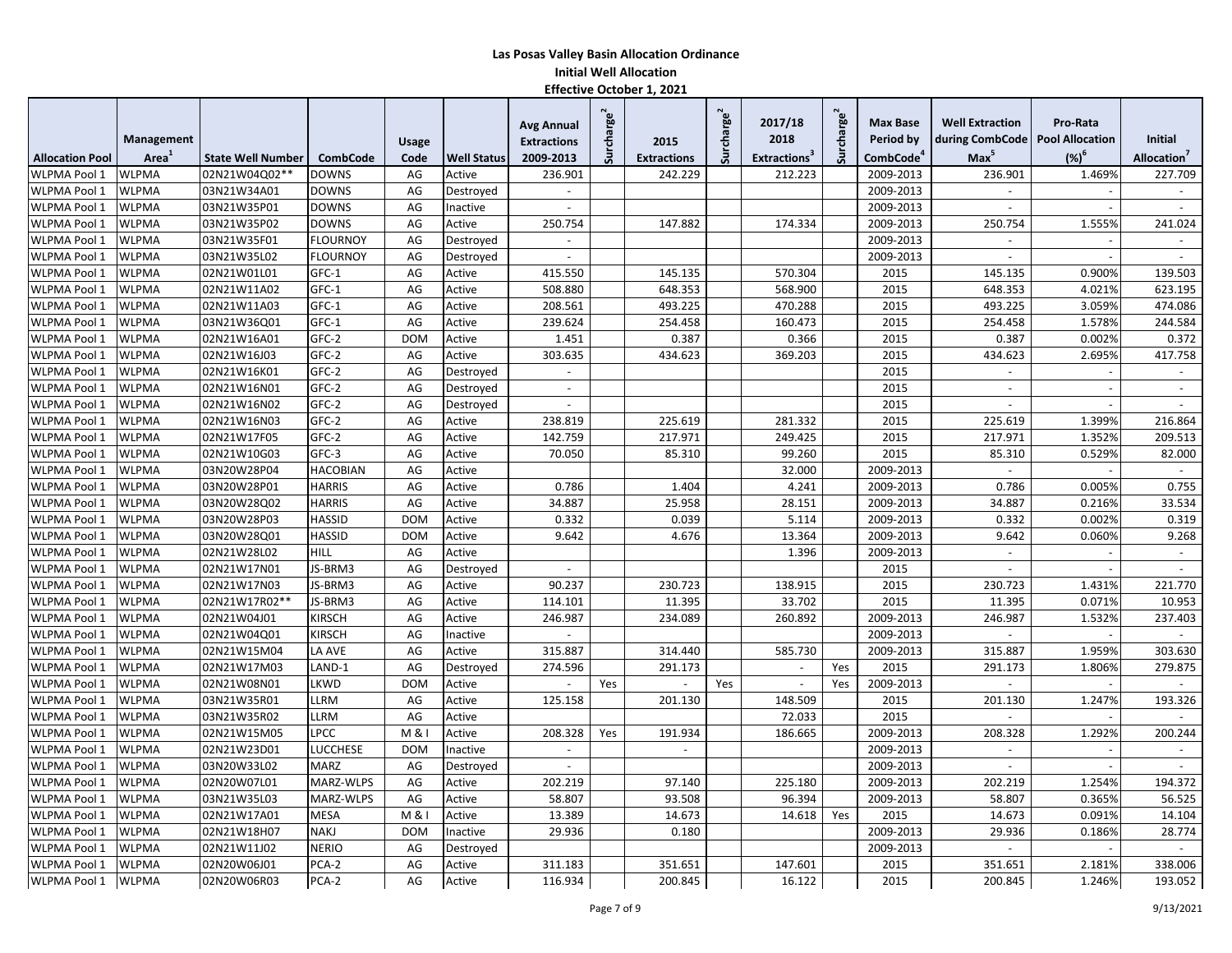|                        |              |                          |                  |              |                    | <b>Avg Annual</b>        | Surcharge $^2$ |                    | Surcharge <sup>2</sup> | 2017/18                         | charge <sup>2</sup> | <b>Max Base</b>       | <b>Well Extraction</b>            | Pro-Rata |                          |
|------------------------|--------------|--------------------------|------------------|--------------|--------------------|--------------------------|----------------|--------------------|------------------------|---------------------------------|---------------------|-----------------------|-----------------------------------|----------|--------------------------|
|                        | Management   |                          |                  | <b>Usage</b> |                    | <b>Extractions</b>       |                | 2015               |                        | 2018                            |                     | <b>Period by</b>      | during CombCode   Pool Allocation |          | <b>Initial</b>           |
| <b>Allocation Pool</b> | Area         | <b>State Well Number</b> | <b>CombCode</b>  | Code         | <b>Well Status</b> | 2009-2013                |                | <b>Extractions</b> |                        | <b>Extractions</b> <sup>3</sup> | ັ້ນ                 | CombCode <sup>4</sup> | Max <sup>5</sup>                  | $(%)^6$  | Allocation <sup>®</sup>  |
| <b>WLPMA Pool 1</b>    | <b>WLPMA</b> | 02N20W06D01              | PCA-ARC          | AG           | Destroyed          | $\sim$                   |                |                    |                        |                                 |                     | 2009-2013             |                                   |          | $\sim$                   |
| WLPMA Pool 1           | <b>WLPMA</b> | 03N21W36Q02              | PCA-ARC          | AG           | Active             | 89.175                   |                | 27.610             |                        | 2.038                           |                     | 2009-2013             | 89.175                            | 0.553%   | 85.714                   |
| WLPMA Pool 1           | <b>WLPMA</b> | 03N21W36Q03              | PCA-ARC          | AG           | Destroyed          | $\overline{a}$           |                |                    |                        |                                 |                     | 2009-2013             | $\sim$                            |          | $\blacksquare$           |
| WLPMA Pool 1           | <b>WLPMA</b> | 03N21W36R02              | PCA-ARC          | AG           | Destroyed          | $\overline{a}$           |                |                    |                        |                                 |                     | 2009-2013             |                                   |          | $\overline{a}$           |
| WLPMA Pool 1           | <b>WLPMA</b> | 03N21W36R03              | PCA-ARC          | AG           | Active             | 135.209                  |                | 191.925            |                        | 147.882                         |                     | 2009-2013             | 135.209                           | 0.839%   | 129.962                  |
| WLPMA Pool 1           | <b>WLPMA</b> | 02N21W13A01              | PLACCO           | AG           | Active             | 172.813                  |                | 381.992            |                        | 294.609                         |                     | 2015                  | 381.992                           | 2.369%   | 367.170                  |
| WLPMA Pool 1           | <b>WLPMA</b> | 03N20W28P02              | POOL             | <b>DOM</b>   | Active             | 0.995                    |                | 0.891              |                        | 1.266                           |                     | 2009-2013             | 0.995                             | 0.006%   | 0.957                    |
| WLPMA Pool 1           | <b>WLPMA</b> | 02N21W17M02              | <b>PURPAK</b>    | AG           | Destroyed          |                          |                |                    |                        |                                 |                     | 2009-2013             |                                   |          |                          |
| WLPMA Pool 1           | <b>WLPMA</b> | 02N21W20A01              | RBROS-10         | AG           | Destroyed          | 61.161                   |                | 4.979              |                        |                                 |                     | 2009-2013             | 61.161                            | 0.379%   | 58.788                   |
| WLPMA Pool 1           | <b>WLPMA</b> | 02N20W05J01              | <b>RCWC</b>      | AG           | Active             | 299.047                  |                | 259.447            |                        | 349.389                         |                     | 2009-2013             | 299.047                           | 1.855%   | 287.443                  |
| WLPMA Pool 1           | <b>WLPMA</b> | 02N21W17R01              | <b>RIO</b>       | AG           | Destroyed          | 0.103                    |                |                    |                        |                                 |                     | 2009-2013             | 0.103                             | 0.001%   | 0.099                    |
| WLPMA Pool 1           | <b>WLPMA</b> | 02N21W29Q01              | SBF-3            | <b>DOM</b>   | Destroyed          | $\sim$                   |                |                    |                        | $\sim$                          |                     | 2009-2013             | $\sim$                            |          | $\sim$                   |
| WLPMA Pool 1           | <b>WLPMA</b> | 02N21W10Q03              | <b>SCHOLLE</b>   | AG           | Inactive           | 1.619                    |                |                    |                        | 5.000                           |                     | 2015                  |                                   |          | $\sim$                   |
| WLPMA Pool 1           | <b>WLPMA</b> | 02N21W10Q04              | <b>SCHOLLE</b>   | AG           | Active             | 318.612                  |                | 371.530            |                        | 321.860                         |                     | 2015                  | 371.530                           | 2.304%   | 357.114                  |
| WLPMA Pool 1           | <b>WLPMA</b> | 02N21W08G01              | <b>SECST</b>     | AG           | Destroyed          | $\overline{a}$           |                |                    |                        |                                 |                     | 2015                  |                                   |          | $\overline{\phantom{a}}$ |
| WLPMA Pool 1           | <b>WLPMA</b> | 02N21W08G02              | <b>SECST</b>     | AG           | Destroyed          | $\overline{a}$           |                |                    |                        |                                 |                     | 2015                  |                                   |          | $\sim$                   |
| WLPMA Pool 1           | <b>WLPMA</b> | 02N21W08G04              | <b>SECST</b>     | AG           | Inactive           | 393.074                  |                | 39.520             |                        | 1.260                           |                     | 2015                  | 39.520                            | 0.245%   | 37.987                   |
| WLPMA Pool 1           | <b>WLPMA</b> | 02N21W08H03              | <b>SECST</b>     | AG           | Active             |                          |                | 688.192            |                        | 700.263                         |                     | 2015                  | 688.192                           | 4.268%   | 661.488                  |
| WLPMA Pool 1           | <b>WLPMA</b> | 02N21W17D02              | <b>SECST</b>     | AG           | Destroved          | $\overline{\phantom{a}}$ |                |                    |                        |                                 |                     | 2015                  |                                   |          | $\overline{\phantom{a}}$ |
| WLPMA Pool 1           | <b>WLPMA</b> | 02N21W17D03              | <b>SECST</b>     | AG           | Inactive           | 290.832                  |                | 32.415             |                        |                                 |                     | 2015                  | 32.415                            | 0.201%   | 31.157                   |
| WLPMA Pool 1           | <b>WLPMA</b> | 02N21W18H06              | <b>SECST</b>     | AG           | Destroyed          | $\overline{a}$           |                |                    |                        |                                 |                     | 2015                  | $\sim$                            |          | $\sim$                   |
| WLPMA Pool 1           | <b>WLPMA</b> | 02N21W28C01              | <b>SHGCC</b>     | M & I        | Active             | 216.734                  | Yes            | 173.987            | Yes                    | 168.714                         | Yes                 | 2009-2013             | 216.734                           | 1.344%   | 208.324                  |
| WLPMA Pool 1           | <b>WLPMA</b> | 02N21W28D01              | <b>SHGCC</b>     | M & I        | Inactive           |                          |                |                    |                        |                                 |                     | 2009-2013             |                                   |          |                          |
| <b>WLPMA Pool 1</b>    | <b>WLPMA</b> | 02N21W29G01              | <b>SHGCC</b>     | M & I        | Inactive           | $\sim$                   |                |                    |                        |                                 |                     | 2009-2013             | $\sim$                            |          | $\overline{\phantom{a}}$ |
| WLPMA Pool 1           | <b>WLPMA</b> | 02N20W05D01              | SHU              | AG           | Inactive           | $\blacksquare$           |                |                    |                        |                                 |                     | 2009-2013             | $\sim$                            |          | $\overline{\phantom{a}}$ |
| <b>WLPMA Pool 1</b>    | <b>WLPMA</b> | 02N21W15M03              | SMP-2            | AG           | Inactive           | $\overline{\phantom{a}}$ |                |                    |                        |                                 |                     | 2009-2013             |                                   |          | $\sim$                   |
| <b>WLPMA Pool 1</b>    | <b>WLPMA</b> | 02N21W16J01              | SMP-2            | <b>DOM</b>   | Inactive           | $\blacksquare$           |                |                    |                        |                                 |                     | 2009-2013             | $\overline{\phantom{a}}$          |          | $\blacksquare$           |
| WLPMA Pool 1           | <b>WLPMA</b> | 03N20W32F02              | SOLANO           | M & I        | Destroyed          | $\blacksquare$           |                |                    |                        |                                 |                     | 2009-2013             |                                   |          | $\overline{\phantom{a}}$ |
| WLPMA Pool 1           | <b>WLPMA</b> | 03N20W32G02              | SOLANO           | M & I        | Destroyed          | $\overline{\phantom{a}}$ |                |                    |                        |                                 |                     | 2009-2013             | $\overline{\phantom{a}}$          |          | $\overline{\phantom{a}}$ |
| WLPMA Pool 1           | <b>WLPMA</b> | 02N21W20A02              | <b>SPRNGFLD</b>  | AG           | Active             |                          |                |                    |                        | 301.419                         |                     | 2015                  | $\overline{\phantom{a}}$          |          | $\blacksquare$           |
| WLPMA Pool 1           | <b>WLPMA</b> | 02N21W21D04              | SPRNGFLD         | AG           | Active             | 81.963                   |                | 279.300            |                        | 204.739                         |                     | 2015                  | 279.300                           | 1.732%   | 268.462                  |
| WLPMA Pool 1           | <b>WLPMA</b> | 02N21W21E01              | <b>STR-HILLS</b> | M & I        | Active             | 333.042                  | Yes            | 299.145            | Yes                    |                                 |                     | 2009-2013             | 333.042                           | 2.065%   | 320.119                  |
| WLPMA Pool 1           | <b>WLPMA</b> | 03N20W32G01              | <b>TSCHRT</b>    | AG           | Inactive           | $\overline{a}$           |                |                    |                        |                                 |                     | 2015                  | $\sim$                            |          | $\omega$                 |
| WLPMA Pool 1           | <b>WLPMA</b> | 03N20W32H02              | <b>TSCHRT</b>    | AG           | Inactive           | $\sim$                   |                |                    |                        |                                 |                     | 2015                  |                                   |          | $\sim$                   |
| <b>WLPMA Pool 1</b>    | <b>WLPMA</b> | 03N20W32H03              | <b>TSCHRT</b>    | AG           | Active             | 15.540                   |                | 30.139             |                        | 261.699                         |                     | 2015                  | 30.139                            | 0.187%   | 28.970                   |
| <b>WLPMA Pool 1</b>    | <b>WLPMA</b> | 03N20W32K01              | <b>TSCHRT</b>    | AG           | Inactive           | 118.754                  |                | 172.502            |                        | 2.489                           |                     | 2015                  | 172.502                           | 1.070%   | 165.808                  |
| WLPMA Pool 1           | <b>WLPMA</b> | 02N21W18A01              | <b>VMB</b>       | AG           | Active             | 42.840                   |                | 129.545            |                        | 193.793                         |                     | 2015                  | 129.545                           | 0.803%   | 124.518                  |
| WLPMA Pool 1           | <b>WLPMA</b> | 02N21W18H08              | <b>VMB</b>       | AG           | Active             | 33.162                   |                | 87.044             |                        | 83.027                          |                     | 2015                  | 87.044                            | 0.540%   | 83.666                   |
| WLPMA Pool 1           | <b>WLPMA</b> | 02N21W18H11              | <b>VMB</b>       | AG           | Inactive           | 24.514                   |                |                    |                        |                                 |                     | 2015                  |                                   |          | $\blacksquare$           |
| <b>WLPMA Pool 1</b>    | <b>WLPMA</b> | 02N21W08L01              | VTA-SCC          | M &          | Inactive           | 13.565                   |                | 0.031              |                        |                                 |                     | 2009-2013             | 13.565                            | 0.084%   | 13.039                   |
| WLPMA Pool 1           | <b>WLPMA</b> | 02N21W08L02              | VTA-SCC          | M & I        | Active             | 361.594                  |                | 2.873              |                        | $\sim$                          |                     | 2009-2013             | 361.594                           | 2.243%   | 347.563                  |
| WLPMA Pool 1           | <b>WLPMA</b> | 02N21W08L03              | VTA-SCC          | M &          | Active             | $\blacksquare$           |                | 302.614            | Yes                    | 296.259                         | Yes                 | 2009-2013             | $\sim$                            |          | $\sim$                   |
| WLPMA Pool 1           | <b>WLPMA</b> | 02N21W20J01              | <b>WEST</b>      | AG           | Destroyed          | $\overline{\phantom{a}}$ |                |                    |                        |                                 |                     | 2009-2013             |                                   |          | $\sim$                   |
| WLPMA Pool 1           | <b>WLPMA</b> | 02N21W20R01              | <b>WEST</b>      | <b>DOM</b>   | Inactive           | 0.700                    |                |                    |                        |                                 |                     | 2009-2013             | 0.700                             | 0.004%   | 0.673                    |